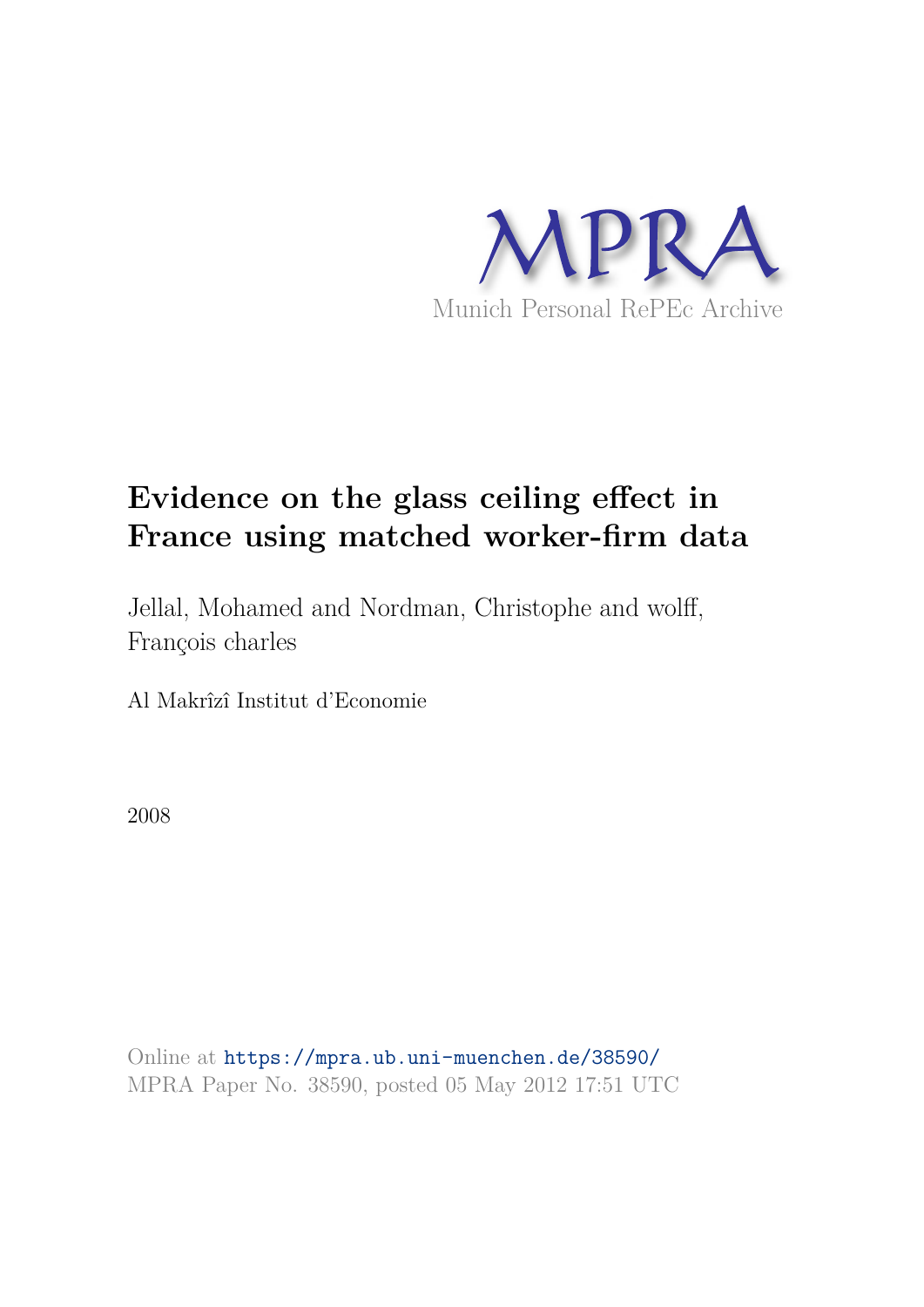# Evidence on the glass ceiling effect in France using matched worker-firm data

Mohamed Jellal<sup>a</sup>, Christophe J. Nordman<sup>b,\*</sup> and François-Charles Wolff<sup>c,d</sup>

In this article, we investigate the relevance of the glass ceiling hypothesis in France, according to which there exist larger gender wage gaps at the upper tail of the wage distribution. Using a matched worker-firm data set of about 1 30 000 employees and 14 000 employers, we estimate quantile regressions and rely on a principal component analysis to summarize information specific to the firms. Our different results show that accounting for firm-related characteristics reduces the gender earnings gap at the top of the distribution, but the latter still remains much higher at the top than at the bottom. Furthermore, a quantile decomposition shows that the gender wage gap is mainly due to differences in the returns to observed characteristics rather than in differences in characteristics between men and women.

#### I. Introduction

The persistence of wage differentials between men and women with identical productive characteristics is an important stylized fact of labour markets in both industrialized and developing countries. Evidence of a gender wage gap in pay is indeed abundant. Wage differentials across genders that are not compensated by observed socio-economic characteristics were found on numerous occasions in empirical studies (for instance, see the review in Blau

and Kahn, 2000). Many models have attempted to give a theoretical interpretation to these gender pay gaps. Traditionally, economists have focused on either qualifications or labour market treatment of similarly qualified individuals.<sup>1</sup> Other theories like the insider–outsider or the efficiency wage models have stressed noncompetitive mechanisms of wage determination.

More recently, it has been suggested that there exist larger gender wage gaps at the upper tail of the wage distribution, so that it concerns in most cases the

 $\mathbf{A}$ 

<sup>\*</sup>Corresponding author. E-mail: nordman@dial.prd.fr

<sup>&</sup>lt;sup>1</sup>The former, within the competitive framework, emphasize the existence of compensating wages due, for instance, to differences in human capital accumulation across gender. Because women anticipate shorter and more discontinuous work lives, they have lower incentives to invest in market-oriented formal education and on-the-job training, and their resulting smaller human capital investments will lower their earnings relative to those of men.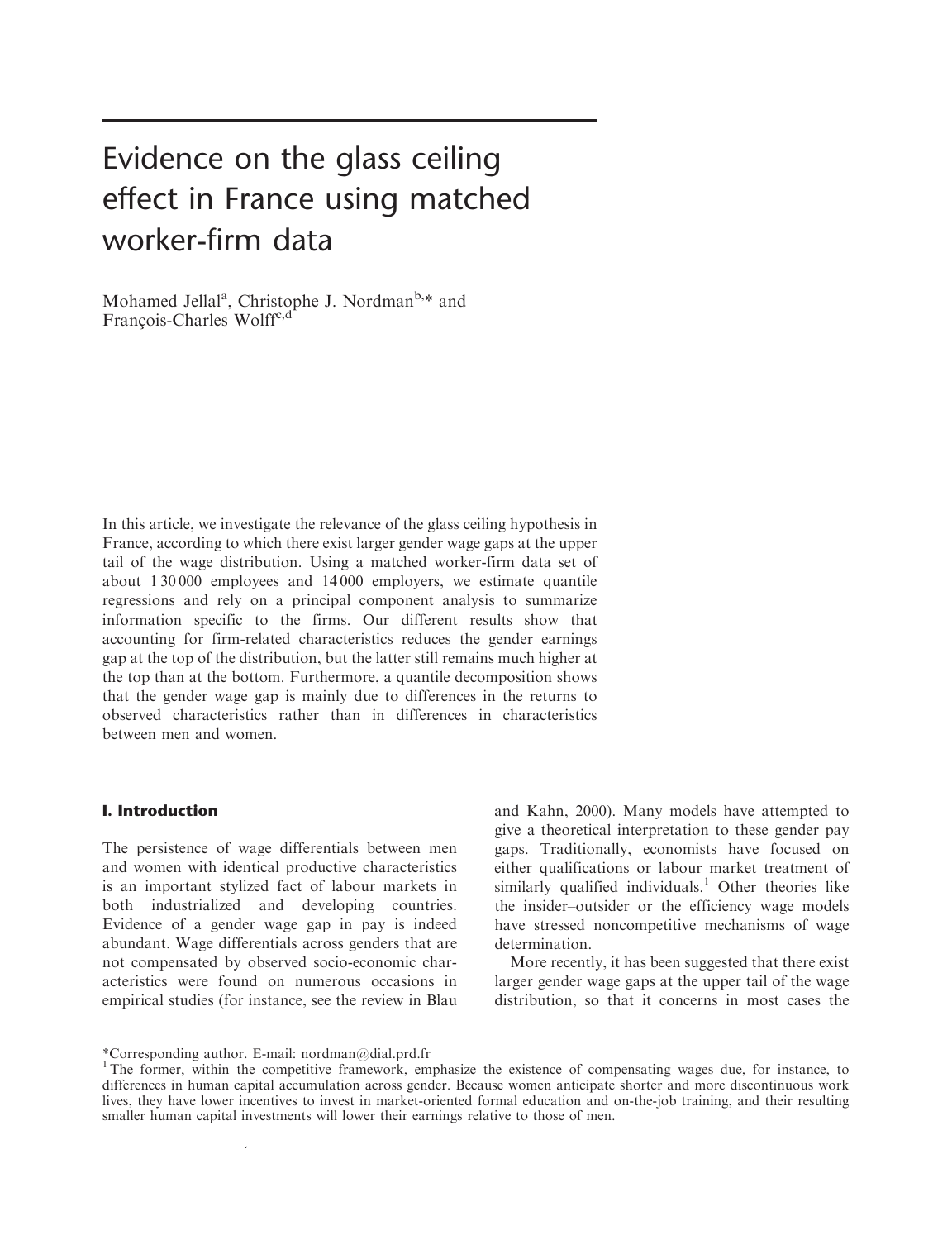more skilled workers. This is the so-called glass ceiling effect above women in the labour market, which can be defined as an invisible barrier that inhibits promotion opportunities for women, but not for men, and prevents them from reaching top positions. Several papers have empirically shed light on the magnitude of the glass ceiling effect in different European countries.<sup>2</sup>

For instance, using data collected in 1998 in Sweden, Albrecht *et al.* (2003) show that the gender wage gap is increasing throughout the conditional wage distribution and accelerating at the top, and they interpret this result as evidence of a glass ceiling in Sweden. Using data for Spain, De la Rica et al. (2005) stratify their sample by education group and find that the gender wage gap is expanding over the wage distribution only for the group with tertiary education. For less educated groups, the gender wage gap is wider at the bottom than the top. This means that, in Spain, there is a glass ceiling for the more educated, while for the less educated there is not.

Using the European Community Household Panel data set, Arulampalam et al. (2004) find that for most of their 10 EU countries, in both the public and private sectors, the average gender wage gap can be broken up into a gap that is typically wider at the top and occasionally also wider at the bottom of the conditional wage distribution. They interpret the gender wage gap at the top of the wage distribution as a glass ceiling evidence, whereby women otherwise identical to men can only advance so far up the pay ladder. At the bottom of the wage distribution in some of their EU countries, they also find that the gender pay gap widens significantly and define this phenomenon as a sticky floor (see also Booth et al., 2003; Ichino and Filippin, 2005).

Surprisingly, to date, there is no clear theoretical argument to rationalize the glass ceiling effect among the various usual existing explanations for the gender wage gap. According to the Beckerian theory, discrimination is due to the discriminatory tastes of employers, co-workers or customers. Alternatively, in models of statistical discrimination, differences in the treatment of men and women arise from average differences between the two groups in the expected value of productivity or in the reliability with which

productivity may be predicted, which lead employers to discriminate on the basis of that average. Discriminatory exclusion of women from 'male' jobs can also result in an excess supply of labour in 'female' occupations, depressing wages there for otherwise equally productive workers. But in these various approaches, there is no reason to expect larger gaps at the upper tail of the wage distribution.

De la Rica *et al.* (2005) suggest that a dead-end argument operate in the upper tail of the distribution.<sup>3</sup> Women are less frequently promoted because their jobs can less easily be promoted. Employees are most often reluctant to invest in women's training, for instance, because women have more favourable outside opportunities than men within the household. Jellal *et al.* (2006) introduce uncertainty on the female productivity in a competitive labour market model. Women are likely to have more frequently interrupted careers (because of birth event for instance), and they may choose to quit the labour force either to spend time with children or to care for elderly parents. Owing to this uncertainty, firms pass the risk of variability in women's production on female wages and the negative risk premium increases as women are more qualified.

In this article, we wonder whether it matters to control for firms' characteristics when estimating the gender wage gap along the wage distribution. Our contribution is thus mainly empirical, as we do not propose any economic hypotheses related to firm characteristics. This is undoubtedly a shortcoming of the present analysis, but the difficulty is that several explanations may be invoked to rationalize the glass ceiling effect. Furthermore, it may be excessively difficult to assess the relevance of these hypotheses.<sup>4</sup> Thus, our article may be seen as a first step in the inclusion of firms' characteristics in the gender wage gap and glass ceiling literature, with a focus on empirical assessment. The next step would be naturally to further investigate the influence of these firms' factors in order to get a comprehensive understanding on the glass ceiling effect.

So, we primarily assess the relevance of the glass ceiling hypothesis using matched worker-firm data collected in 1992 in France. Although differences in productivity across workers could stem from their

<sup>&</sup>lt;sup>2</sup> Conversely, evidence on gender-earnings differentials in less developed countries remains scarce. See for instance Sakellariou (2004) for quantile wage regressions in the Philippines, Hinks (2002) in South Africa or Nielsen (2000) in Zambia.

<sup>3</sup> Conversely, since high-educated women have participation rates which are only slightly lower than male participation rates, women's and men's wages should not be very different in the lower part of the income distribution (De la Rica et al., 2005). <sup>4</sup>This is the case for instance for the uncertainty argument suggested by Jellal et al. (2006). The French data provides very poor proxy on the measure of uncertainty. Also, finding some results in favour of the uncertainty argument does not preclude that the motivation for the glass ceiling effect is due to other arguments not specifically related to uncertainty considerations.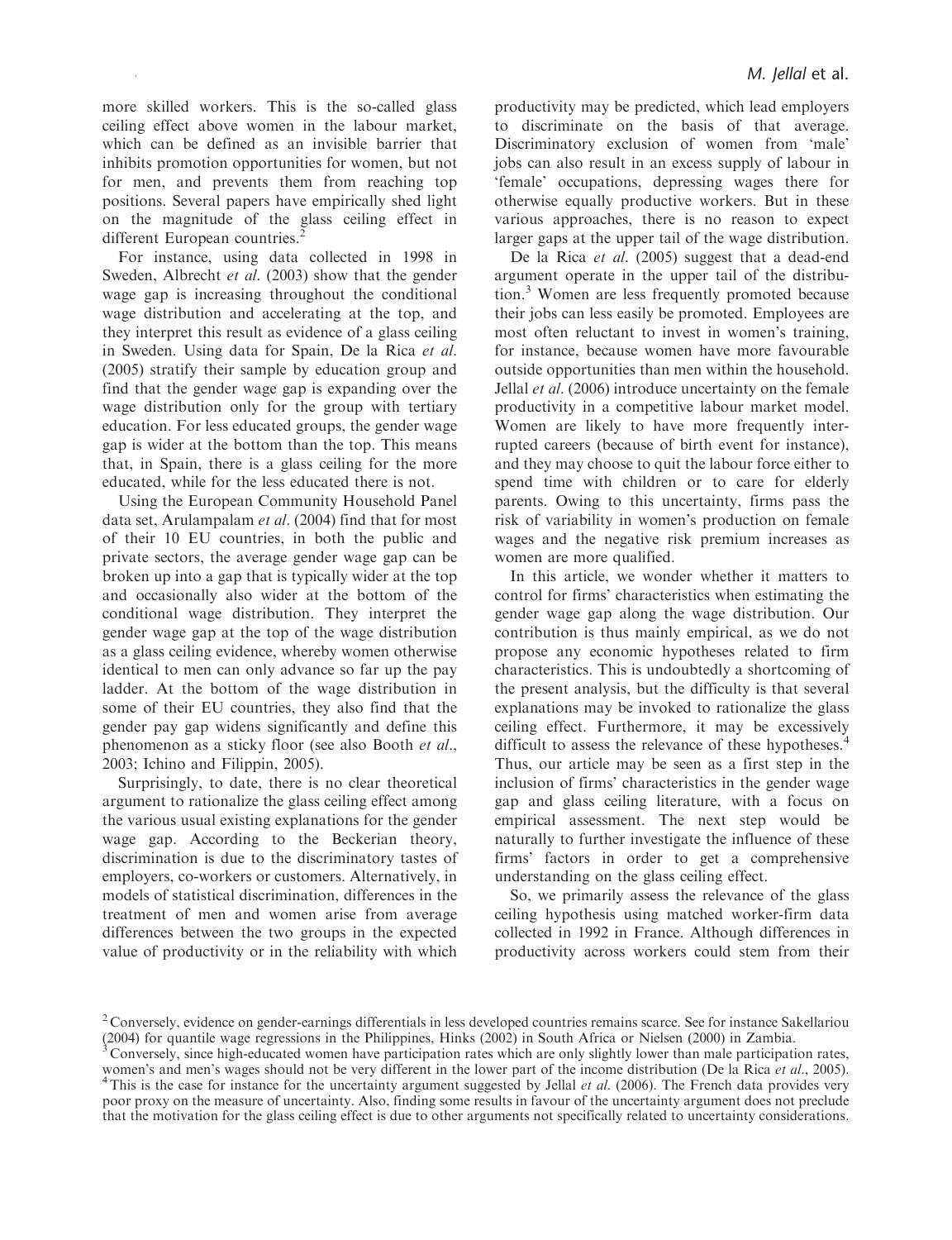differences in human capital, it is well acknowledged that some skills or human capital attributed to workers are also specific to the firms in which those workers operate. Thus, part of the returns to human capital for the worker remuneration can be viewed as originating from the firm (Abowd *et al.*, 1999).<sup>5</sup> Hence, not controlling for firm specific effects on individual earnings differentials may lead to biased estimates when focusing on returns to human capital by gender. Curiously, firm specific effects have been neglected so far in the analysis of gender earnings gap, Bayard et al. (2003) and Meng (2004) being worthwhile exceptions.

As a consequence, the gender wage gap at the upper tail of the wage distribution may be wrongly overstated if firms reward highly educated women differently than men. Thus, our main contribution is to propose for the first time an empirical investigation of the glass ceiling effect in a context where specific firm effects are controlled for. Following previous studies, we first use quantile regressions techniques to assess the extent to which the glass ceiling phenomenon exists in France. Then, we control for firms' specific wage policies by introducing the firms' features into the different earnings functions. A novelty of our approach is to perform quantile regressions using a preliminary principal component analysis of firms' characteristics, as in Muller and Nordman (2004, 2006). We also carry out a quantile decomposition analysis with the inclusion of firms' factors. We follow the method of Machado and Mata (2005) and examine whether gender wage differences stem from differentiated returns to observable characteristics.

In France, we find that introducing firm-related characteristics into earnings equation significantly reduces the gender earnings gap at the top of the distribution. However, the gender wage gap still remains greater at the top than at the bottom as in other European countries. The rest of this article is organized as follows. In Section II, we describe the French ECMOSS survey conducted in 1992 by INSEE. In Section III, we present the econometric methodology and our strategy to account for firm related characteristics. We discuss in Section IV the different results of the quantile regressions along with

results from the quantile decomposition. Section V concludes.

#### II. The French Matched Worker-Firm Data

The data we use in this article are drawn from a unique French survey which matches information of both employers and employees, the 1992 INSEE survey on labour cost and wage structure (*Enquêtes* sur le Coût de la Main-d'Oeuvre et la Structure des Salaires en 1992, ECMOSS thereafter). It is wellknown that such data sets allow the structure of wages to be modelled while controlling for firmspecific effects (Abowd and Kramarz 1999). Specifically, the French survey contains information on 1 50 000 different workers across 16 000 different workplaces.<sup>6</sup> The sampling population covered by these data is very broad, as all establishments are covered independently of their size and in all industries apart from agriculture, fisheries, nontraded services and central and local government.

The ECMOSS survey contains a great deal of information. Concerning the employees, data are available on workers' gross annual wage, which is broken down into fixed salary, bonuses, overtime, and data on their gender, age, nationality, tenure, occupation, education level and number of paid hours. There is also some detailed information on the employer, including main economic activity, size, geographical location, management style, work organization and salary policy. In order to perform our econometric analysis, several additional variables have been constructed and we describe them below.

Concerning the workers, we determine the total number of years of education calculated from the final level reached, total potential experience in the labour market which is given by age minus number of years of education minus 6, hourly earnings (gross salary plus payments in kind, all divided by the number of paid hours over the year), and the average number of paid hours of training per worker in the establishment (the number of hours of paid training by worker by occupational category – executive or

<sup>&</sup>lt;sup>5</sup>It is also possible that part of what could be interpreted as human capital externalities in the estimates is in fact a consequence of the selection of workers by firms and vice versa. For instance, highly educated workers (i.e. high wage workers) are more likely to match with high wage firms (Abowd *et al.*, 1999).

<sup>&</sup>lt;sup>6</sup>This labour cost survey is concurrently carried out in all European Union countries every 4 years and aims at providing comparable labour market statistics across EU countries. In the 1992 wave of this survey, INSEE matched the data with those on the wage structure. For previous studies which have estimated earnings functions on the same data, see among others Abowd et al. (2001), Destré and Nordman (2002), Destré (2003) and Meng and Meurs (2004).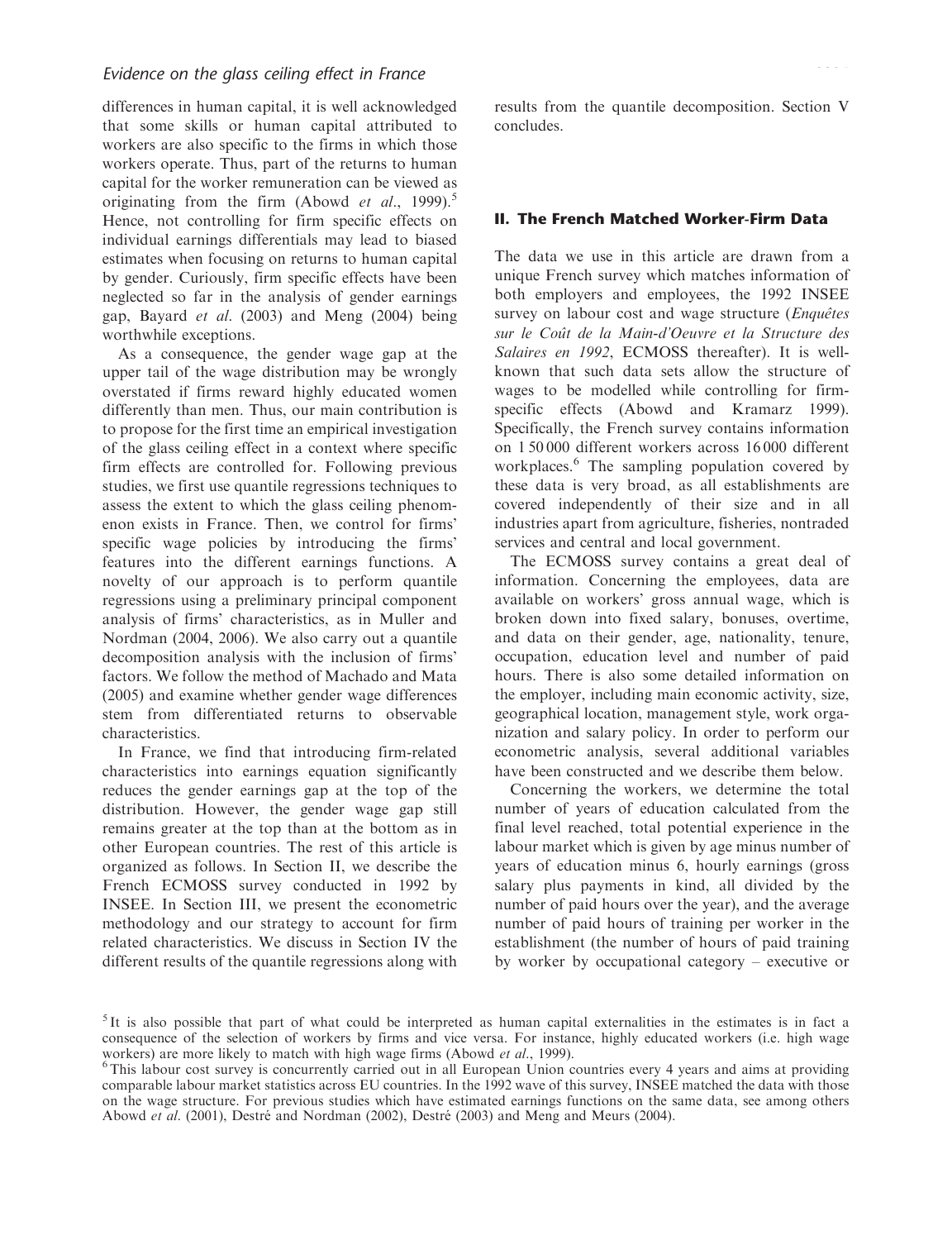|  |  |  |  |  |  | Table 1. Description of the workers' characteristics |
|--|--|--|--|--|--|------------------------------------------------------|
|--|--|--|--|--|--|------------------------------------------------------|

| Main sample characteristics                                                                                  | Mean    | [Min; Max]      | SD.    |
|--------------------------------------------------------------------------------------------------------------|---------|-----------------|--------|
| Number of observed employees per establishment                                                               | 18.99   | [2; 152]        | 15.53  |
| Sex (1 for men, 0 otherwise)                                                                                 | 0.60    |                 |        |
| Age                                                                                                          | 37.68   | [16.25; 65]     | 10.30  |
| Nationality (1 if French, 0 otherwise)                                                                       | 0.93    |                 |        |
| Hourly earnings (gross wage plus payments in kind, all<br>divided by the number of paid hours over the year) | 69.48   | [29.00; 395.83] | 39.49  |
| Education (number of completed years of schooling)                                                           | 12.77   | [8; 18]         | 1.65   |
| Potential previous experience (Number of years of labour<br>market experience: age-tenure – education – 6)   | 9.27    | [0; 48.91]      | 8.72   |
| Tenure in the current establishment (number of years of tenure)                                              | 9.71    | [0; 46.5]       | 8.84   |
| Executives (1 if executive, 0 otherwise)                                                                     | 0.11    |                 |        |
| Number of hours paid work per year                                                                           | 1671.78 | [33; 2310]      | 585.46 |
| Type of contract (1 if fixed duration contract, 0 otherwise)                                                 | 0.08    |                 |        |
| Workplace (1 if Paris, 0 otherwise)                                                                          | 0.19    |                 |        |

Note: The size of the sample is 1 37 211 employees, working in 14 693 establishments.

nonexecutive – divided by the total number of workers by occupational category).<sup>7</sup>

By definition, we have only information on persons having a paid job in the French matched data set. This is undoubtedly a shortcoming as we are unable to account for gender differences in the labour force participation. It is well-known that women have a lower probability to take part in the labour market, which raises some selectivity issue. Albeit the expected positive self-selection for women that may affect the magnitude of the gender wage gap, the problem is certainly not too severe. The selection issue has been recently addressed within a quantile decomposition framework by Albrecht et al. (2006). In the Netherlands, these authors evidence a positive self-selection of women into full-time work, but still find that the bulk of the gender wage gap is due to differences between men and women in the return to individual characteristics.

In the same way, again owing to data limitation, we focus on workers currently employed in the private sector. Again, this restriction leads to a selection bias as women tend to be present more in the public sector. Nevertheless, in the French context, the problem is certainly less severe than it seems owing to the fact that in the public sector, wages are mainly fixed by law and then cannot really respond to productivity or discrimination strategies. After deleting observations with missing values or outliers, the worker sample amounts to 137211 individuals divided into 14 693 establishments. Table 1 provides a description of the characteristics of the employees.

To test the glass ceiling hypothesis, one novelty of our approach is to control for firm level variables in the analysis of wage determination. We describe below the information that is utilized for a preliminary multivariate analysis of firm-related characteristics. The definitions and descriptive statistics of these variables appear in Table A1 of the Appendix.

First, we make use of 12 sectoral dummies (S1, <sup>S</sup>2, <sup>S</sup>3, <sup>S</sup>4, <sup>S</sup>5, <sup>S</sup>6, <sup>S</sup>7, <sup>S</sup>8, <sup>S</sup>9, <sup>S</sup>10, <sup>S</sup>11, <sup>S</sup>12), the size of the establishments  $(A4)$ ,<sup>8</sup> and four dummies for the average number of paid hours of training per worker in the establishment (in increasing order, FF1, FF2, FF3, FF4).The following variables relate to qualitative aspects of firms' activity: dummies describing the intensity of business the past 5 years ('strongly growing' or 'growing': VA1, 'stable': VA2; 'strongly decreasing' or 'decreasing': VA3), whether activity is usually affected by seasonal movements  $(D21)$ , whether it is rather regular  $(D31)$  or irregular (D32), whether firms have been affected by unusual shocks in 1992 ( $D4A1$ ) and, if it is the case, whether it was a downturn (D4B1) or an upturn (D4B2). We also make use of qualitative features of intra-firm wage determination such as dummies for the presence of union representatives (PS1), for the existence of wage negotiations in 1992 (D151), and for the use of a formal wage scale system for blue collar workers' wage base (D19A1). If such a formal system is used,

 $<sup>7</sup>$  The education variable is constructed as follows. For a sub-sample of more than 8000 workers for whom the number of years</sup> of education is available (besides the highest paper certificate), we calculate the median number of years of education for each qualification considered. This indirect method for calculating the length of education has the advantage of partially removing the endogeneity of the education variable (see the discussion in Destré, 2003).

<sup>&</sup>lt;sup>8</sup> For the econometric analysis, dummies are also defined as follows: less than 20 employees ( $\tau$ 1), 20–49 ( $\tau$ 2), 50–99 ( $\tau$ 3), 100–199 (T4), 200–499 (T5) and more than 500 employees (T6).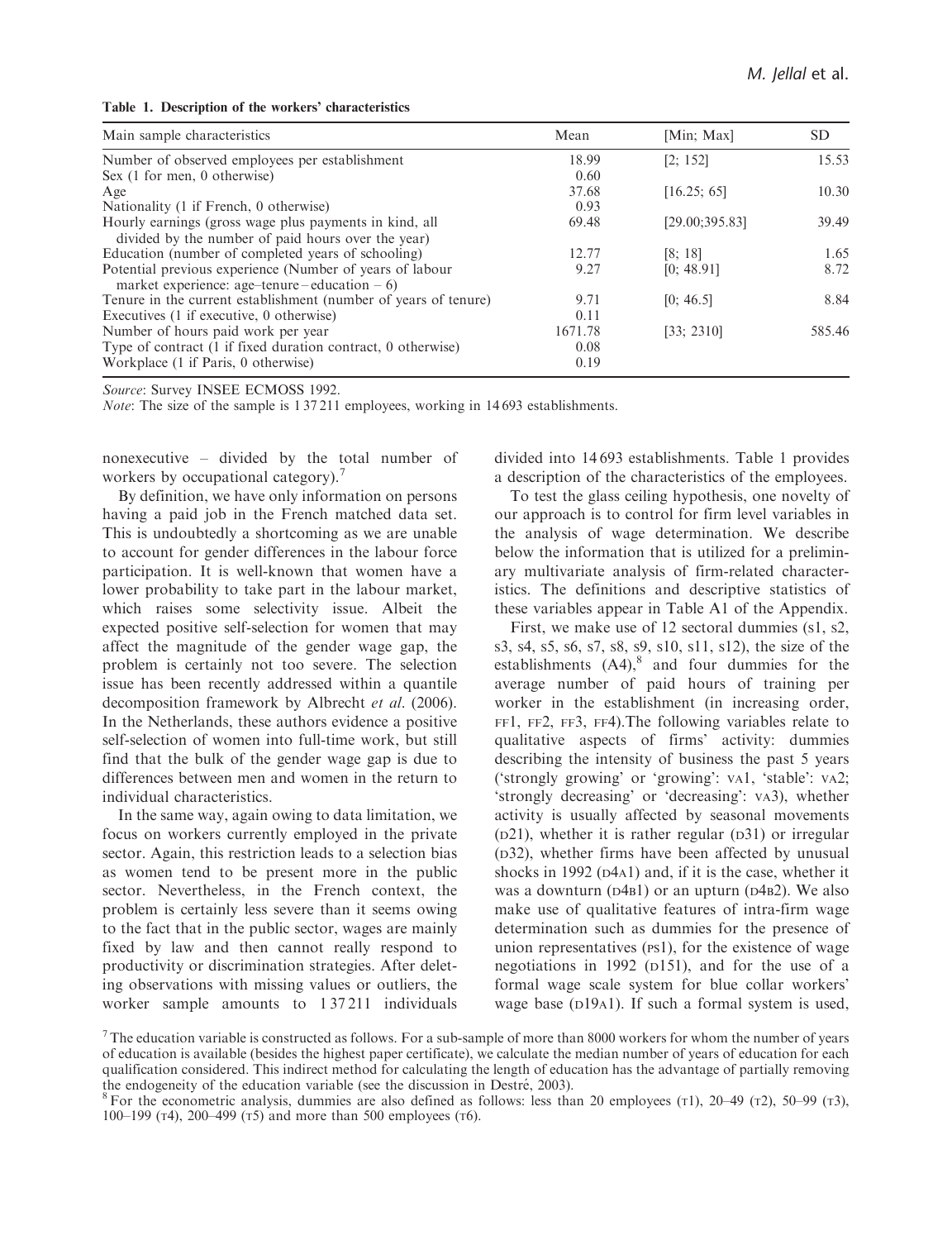the questionnaire provides further information as to whether it is based on the branch's collective agreement (D19B1), on the firm's collective agreement (D19B2) or on another evaluation scheme (evaluation of posts,  $D19B3$ ).

Further detailed information describes the importance accorded by employers to different criteria in individual wage increases (for both blue collar and white collar workers). In the questionnaire, the answers were ranked according to three different levels of importance: 'none', 'weak', 'medium' and 'very strong'. In our analysis, we make use of dummies taking into account the answers 'very strong': workers' tenure in the job (D3513), increase in workers' performance (D3523), workers' training effort ( $D3533$ ), accumulation of experience ( $D3543$ ), acquisition of versatility (D3553), increase in workers' responsibilities (D3563), intra-firm mobility (D3573) and difficulty of workers' eventual replacement (D3583).

Qualitative variables are then used to describe the extent to which employers favour individual or general wage increases in their wage policy: whether the base wage progressions 'exclusively' (D331), 'principally' (D332), 'little' (D333) or 'never' (D334) depend on individual increases and on general increases (respectively, <sup>D</sup>341, <sup>D</sup>342, <sup>D</sup>343, <sup>D</sup>344). Dummies regarding individual bonuses according to performances are also introduced in the following way:  $D3911$  indicates whether firms give relative bonuses (the best workers are awarded),  $D3921$ describes whether bonuses are of 'absolute' type (the production standards are exceeded). If these two schemes exist in the same firm, <sup>D</sup>39B1 reports which one is the most important (equals to one if it is relative bonuses). Finally, <sup>D</sup>411 signals firms having implemented an explicit wage policy characterized by precise objectives.

Firms' organizational features are likely to influence employers' wage settings as well as skill diffusion and acquisition processes (Lindbeck and Snower, 2000; Caroli et al., 2001; Greenan, 2003). We construct dummies describing the firm's hierarchical structure such as the number of intermediate levels of management between the firm's manager and the blue collar workers assigned to productive lines (zero levels: <sup>D</sup>250; from 1 to 4: <sup>D</sup>251; from 5 to 10: <sup>D</sup>252; 11 levels and above: <sup>D</sup>253), dummies indicating the existence of job rotation schemes and how they are implemented (whether they are put into practice within production teams:  $D26A1$ , and whether they are intended to some versatile workers independently from team working: <sup>D</sup>26B1), a dummy when direct collaborations between employees of different departments are encouraged (D281), a dummy reporting whether achieved work is 'permanently' controlled rather than 'intermittently' or 'occasionally' (D301), a dummy signalling whether individual performances are 'systematically' controlled rather than 'occasionally' or 'never' (D311), and a dummy for the existence of a formal system to measure individual performances  $(D321)$ .

#### III. Econometric Strategy

Quantile regression and least absolute deviation estimators are now popular estimation methods (Koenker and Bassett, 1978; Buchinsky, 1998). This technique can be interpreted as using the error distribution in the earnings equation for the definition of different earnings categories, i.e. quantiles, instead of the observed earnings differentials. The popularity of these methods relies on three sets of properties.

First, they provide robust estimates, particularly for misspecification errors related to non-normality and heteroskedasticity, but also for the presence of outliers due to data contamination. Second, they allow the researcher to focus on specific parts of the distribution of interest, which is the conditional distribution of the dependent variable, and to estimate the marginal effect of a covariate on log earnings at various points in the distribution. So, quantile regressions allow estimating the effect of gender, education or experience on log earnings at the bottom of the log earnings distribution, at the median, and at the top of the distribution. Third, quantile regressions are appropriate when earnings functions contribute only to a small part of the variance of earnings, so that the distribution of earnings and the distribution of errors are close.<sup>9</sup>

Let us briefly describe the underlying econometric specification. We denote by  $w_{ij}$  the log earnings of individual *i* working in firm *j*, and  $x_{ij}$  a vector of explanatory variables excluding gender. We define  $f_{ij}$ as a dummy variable being equal to one when the employee is a woman, and equal to zero otherwise. Under the assumption of a linear specification, the model that we seek to estimate is given by:

$$
q_{\theta}(w_{ij}|x_{ij}) = x'_{ij}\beta(\theta) + f_{ij}\gamma(\theta)
$$
 (1)

<sup>&</sup>lt;sup>9</sup> In our empirical analysis, we rely on bootstrap confidence intervals for quantile regressions in order to avoid the consequences of the slow convergence of classical confidence intervals of estimates (Hahn, 1995). However, given the large size of our sample, the results are only marginally modified.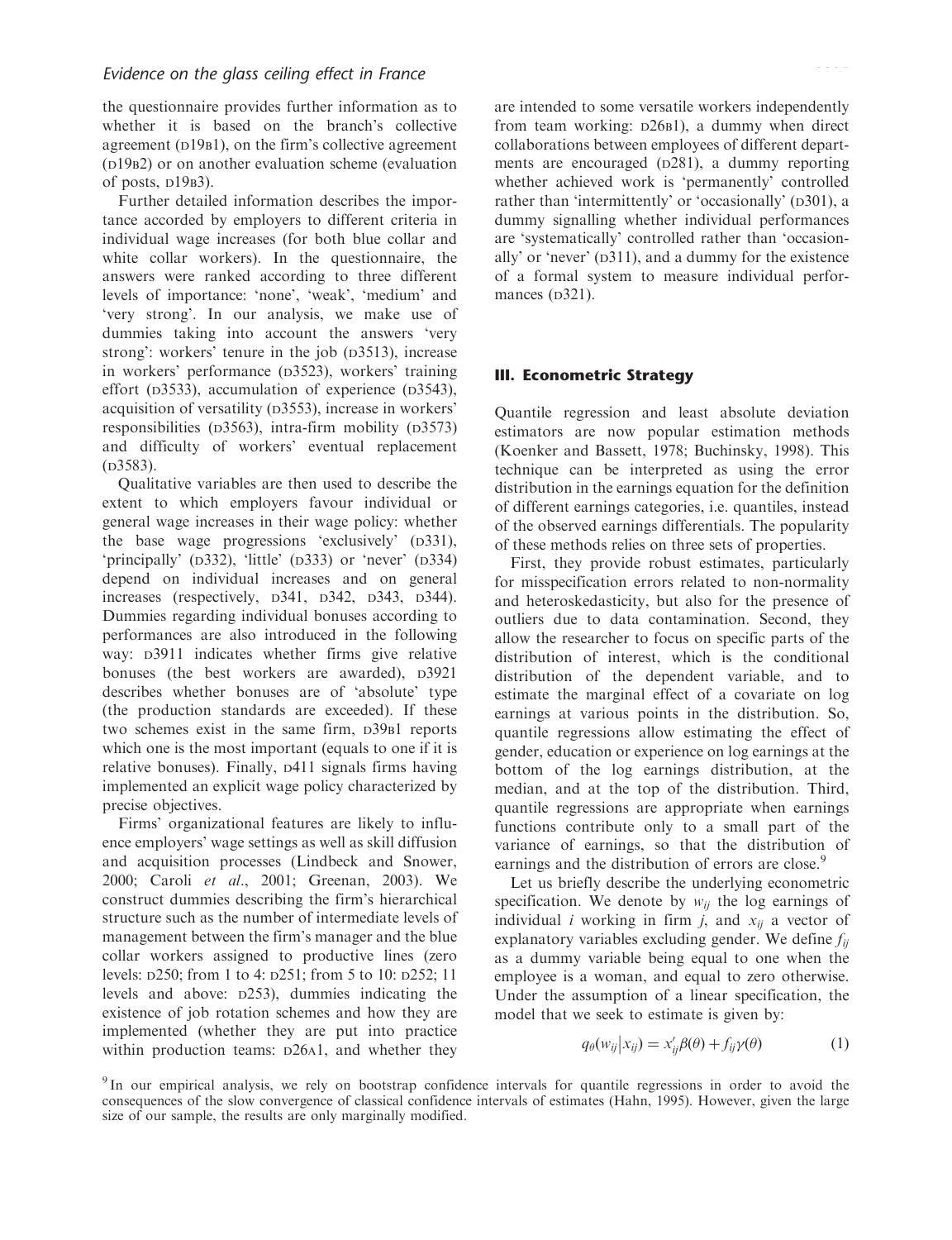where  $q_{\theta}(w_{ij} | x_{ij})$  is the  $\theta$ th conditional quantile of  $w_{ij}$ . In a quantile regression, the distribution of the error term is left unspecified (Koenker and Bassett, 1978). In (1), the set of coefficients  $\beta(\theta)$  provides the estimated rates of return to the covariates at the  $\theta$ th quantile of the log earnings distribution, and the coefficient  $\gamma(\theta)$  measures the intercept shift due to gender differences. Two comments are in order.

First, we begin by estimating the magnitude of the gender earnings gap on the whole sample which includes both male and female employees. However, when pooling the data, we implicitly assume that the returns to the labour market characteristics are the same at various quantiles for men and women. As this assumption is not necessarily satisfied, we will relax it latter on.

Second, the ECMOSS survey allows the structure of wages to be modelled while controlling firmspecific effects. With our matched data, we can deal with the firm heterogeneity by introducing firm characteristics into the earnings equation. Nevertheless, a difficulty is that we cannot model unobserved individual heterogeneity in the way of Abowd et al. (1999) as this is a cross-sectional data set. In order to temper the effect of firm heterogeneity, the natural attempt is to estimate firm fixed effects models including firm-specific dummies. Nevertheless, this technique seems to be futile in our case. Indeed, as we estimate quantile regressions, the large number of establishments (more than 10 000) rules out the possibility of doing this.<sup>10</sup>

An alternative approach is developed in Muller and Nordman (2004, 2006). It consists of summarizing the main information on the firms' characteristics using a multivariate analysis and introducing the computed principal components (factors) stemming from this analysis into the earnings functions. Using factors may be seen as a further step with respect to those studies which have added mean firm variables into earnings functions, individual characteristics being controlled for. By contrast with firms' fixed effects that are introduced in wage regressions, the principal factors suggest qualitative characteristics of the firms. Specifically, we use a principal component analysis (PCA) to summarize the information about the surveyed establishments.<sup>11</sup>

This method is based on the calculation of the inertia axes for a cloud of points that represents the data in table format. There are different possible uses of factor analysis in this context. First, factor analyses can be used to elicit hidden characteristics correlated with observable characteristics. Second, PCA results could be used as a guide to replace these hidden firm characteristics with observable characteristics correlated with the main factors (as in Muller and Nordman, 2004). Third, and foremost in our case, the PCA is used as a substitute for firm fixed effect regressions. Indeed, the PCA allows us to investigate the determinants of the firm effects in our data. As long as the computed factors account for most of the firm heterogeneity bias, this approach allows us to obtain consistent estimates of the returns to worker characteristics and of the gender wage gap.

For our purpose, the first 10 inertia axes (the estimated factors which are linear components of all the firm's characteristics described in the previous section) concentrate a large proportion of the total variance of the original variables (about 40%) and reflect, therefore, a fair amount of the relevant information about the firm's characteristics. The correlation coefficients of the firms' characteristics with the first 10 factors are used for the interpretation of the computed factors. The other factors represent a negligible amount of the statistical information and are dropped from the analysis.

Further details on this rotated PCA can be found in Muller and Nordman (2006) and obtained from the authors upon request. Let us note that the 10 factors are closely associated with the firms' sectoral belonging (factor 1), the various criteria used by employers for defining their implemented wage policy (factors 2, 4 and 9), their organizational features (hierarchical structure and supervision; factors 3, 6 and 7) and the firms' general features such as the state of business in 1992 (factors 5 and 10) and the firm size and training capacity (factor 8). The 10 factors therefore reflect a wide range of firm characteristics and account for the existence of very different types of firms in the French private sector in 1992. These firms can mainly be described by their sector affiliation, size, organizational features (including firm wage policy) and human capital density. We are now ready to comment on our econometric analysis.

 $10$  However, very recently, Koenker (2005) has proposed a new advanced method which allows estimating fixed effects quantile regressions with a large number of fixed effects, but the estimation is far from being straightforward.<br><sup>11</sup> In principal component analysis, a set of

<sup>11</sup> In principal component analysis, a set of variables is transformed into orthogonal components, which are linear combinations of the variables and have maximum variance subject to being uncorrelated with one another. Typically, the first few components account for a large proportion of the total variance of the original variables, and hence can be used to summarize the original data. The computed factors were rotated using an oblique rotation. As in Muller and Nordman (2006), we have tried many other techniques of factor analysis, which all lead to similar conclusions.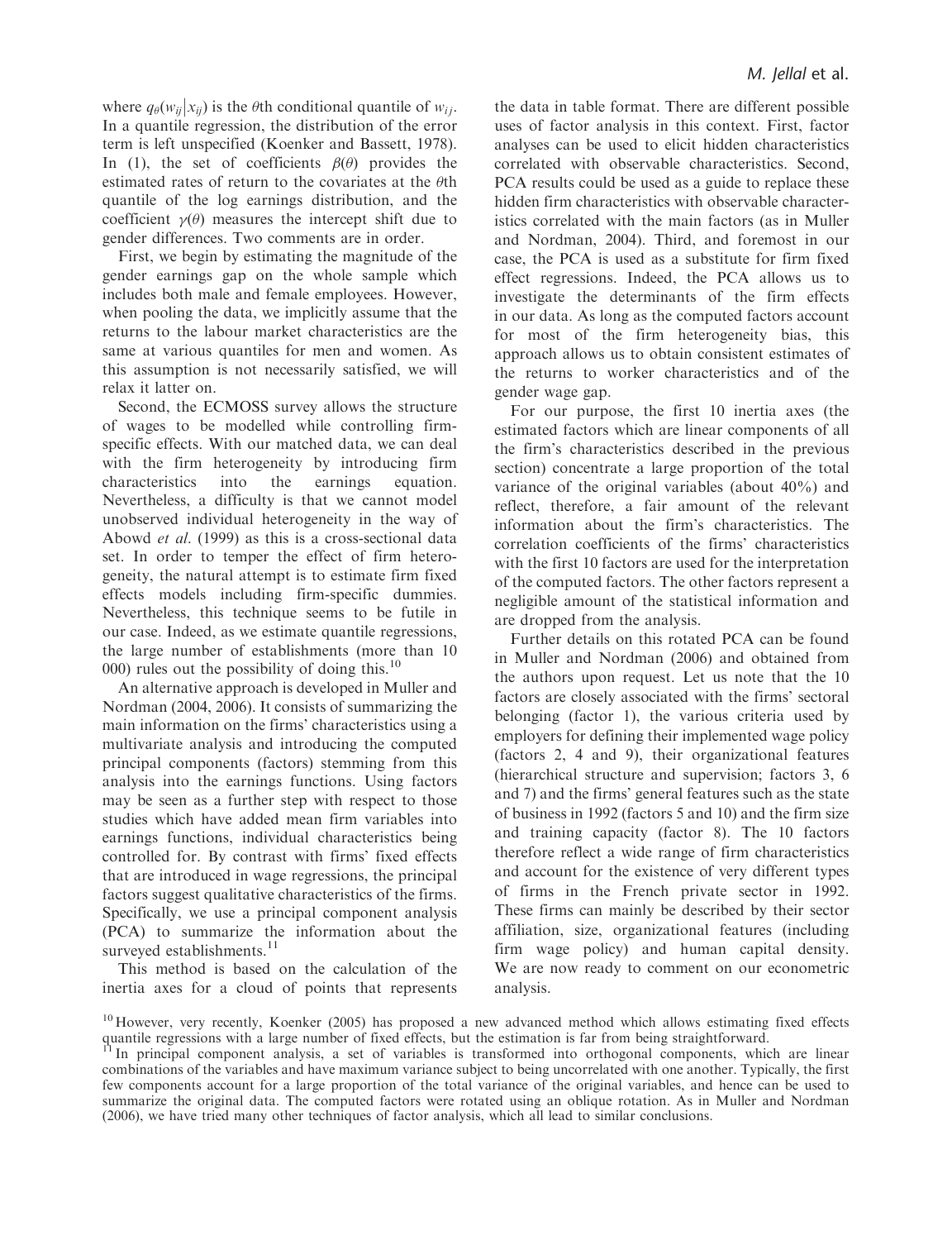#### IV. Econometric Results

#### Quantile regressions estimates

Under the assumption that the returns to included labour market characteristics are the same for the two genders, the gender dummies in the quantile regressions are interpreted as the effects of gender on log earnings at the various percentiles once one controls for any differences in these labour market characteristics between genders. Estimates for the gender coefficient on the pooled dataset are reported in Table 2 for various specifications, the full set of estimates being reported in Table 3.<sup>12</sup>

The first row presents a series of quantile regressions in which we condition the log earnings on gender at the 5th, 10th, 25th, 50th, 75th, 90th, and 95th percentiles, without any control variable.<sup>13</sup> We notice that the observed log earnings gap increases as we move up the earnings distribution, with a sharp acceleration after the 75th percentile. For instance, at the 75th percentile, we see a raw gender earnings gap of slightly less than 25%. This means that the log earnings of a man at the 75th percentile of the male earnings distribution is a bit more than 22 points above the log earnings of a woman at the 75th percentile of the female earnings distribution.

Interestingly, very similar patterns have emerged in other European countries. First, male and female earnings are closer at the bottom of the earnings distribution. Second, male and female earnings are extremely unequal at the top of the distribution, up to a maximum difference of about 50%. Third, there is a steady increase in the gender log earnings gap as we move up in the earnings distribution. Fourth, there is a sharp acceleration in the increase in the gender log earnings gap starting at about the 75th or 80th percentile in the earnings distribution. Following Albrecht et al. (2003), De la Rica et al. (2005) or Arulampalam et al. (2004), we interpret this last feature of the gender log earnings gap by percentile as evidence of a glass ceiling.

Then, we examine various quantile estimates of the gender dummy coefficients when adding both male and female's labour market characteristics. Several specifications have been considered, the list of explanatory variables being further described in Table 2. In what follows, we only focus on the gender dummy coefficient which indicates the extent to which the gender earnings gap remains unexplained at the different quantiles after controlling for individual differences in various combinations of characteristics. We begin by introducing into the earnings equations the covariates commonly used in labour economics, i.e. education, potential experience, tenure, dummies for the matrimonial status, nationality and the number of dependent children. Then, we add job-specific variables such as the type of work contract, the workplace, the number of hours worked per year, sector of employment and occupation.

When we control for education, experience off the current job, firm tenure, and other basic socioeconomic characteristics (panel 2, Table 2), the gender dummies increase in absolute value relative to the raw gender dummy at the 5th and the 10th percentile, but then decrease from about the 20th through the 95th percentiles. The OLS gender dummy coefficient (at the mean) also diminishes. One explanation could be that in the first quartile of the log hourly earnings distribution, women display more labour market experience than men while this is not the case as for workers belonging to the second, third and fourth quartiles.

In the panel 3 of Table 2, we introduce the extended control variables which include basic control variables plus the type of work contract, the log of hours paid per year, and the location of the firm. The quantile estimates indicate that the gender dummy decreases in absolute value from the 5th to the median percentile as compared to the preceding model. Then, from about the 75th to the 95th, however, the gender dummy increases. This might be a first indication that job-related characteristics (working conditions) do matter in explaining why the earnings gap is much greater at the upper tail of the earnings distribution.<sup>14</sup>

We next present the estimated gender dummy coefficients after adding 12 sectoral dummies in the quantile regressions (panel 4). The same picture emerges from these estimates, and the gender dummy is reduced only minimally at the bottom of the earnings distribution and slightly increases from about the 20th percentile and more substantially at the top of the earnings distribution. Of course, the sector of employment is to some extent an endogenous characteristic since the choice of sector in which to work is typically made after education is completed.

 $12$  In Table 3, we report the full set of estimates for the regression with firm factor effects.

 $13$  The coefficient estimates for the gender dummy in this panel are identical to the statistical log earnings gaps.

<sup>&</sup>lt;sup>14</sup> For instance, men are more likely to have a temporary work contract (CDD) than women are as we move up along the earnings distribution: 18.2% for both men and women in the first quartile against 2.5% for men and 4.5% for women in the fourth quartile.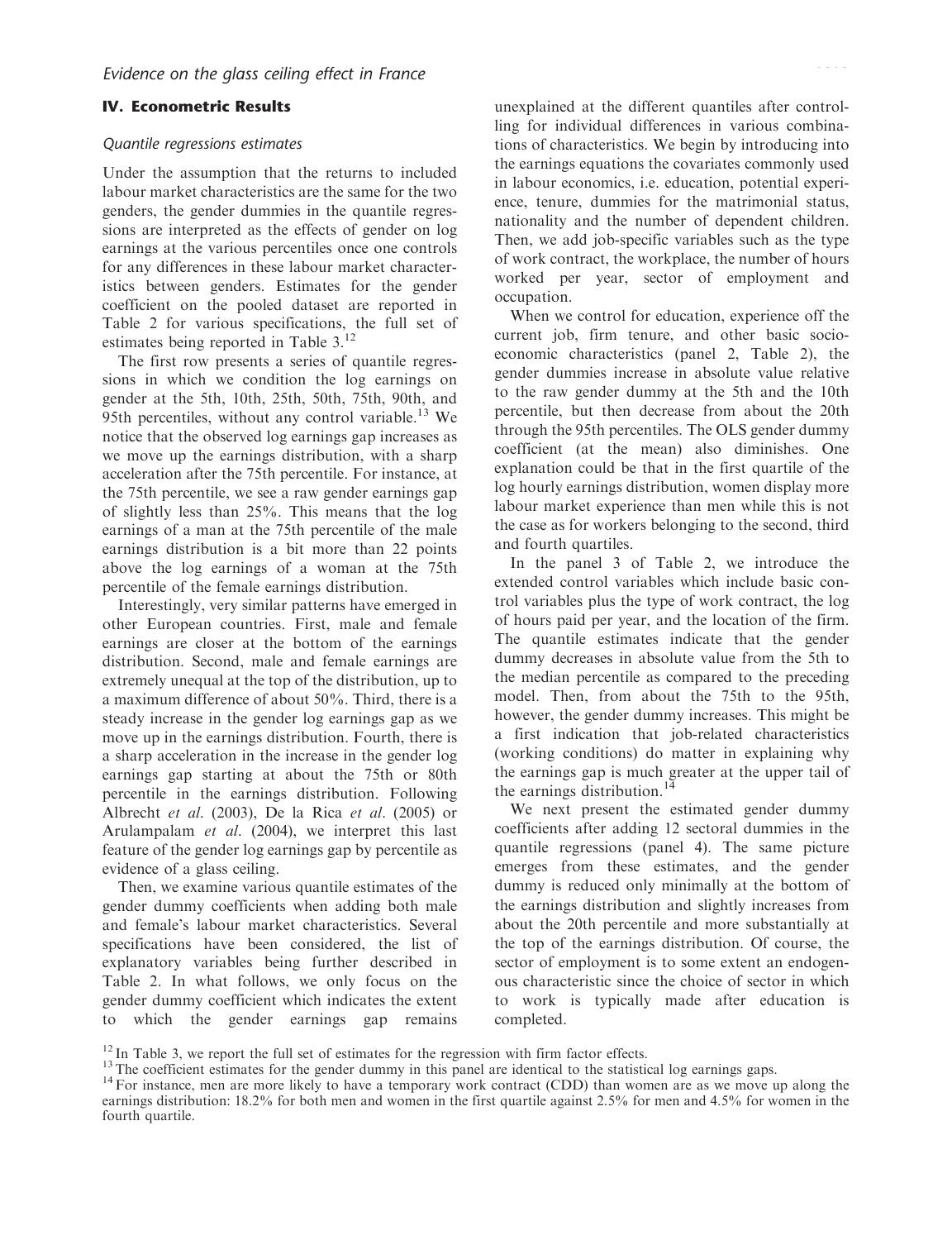Table 2. Gender dummy coefficients using alternative quantile earnings models (Dependent variable: log hourly earnings)

| Specification                                                                                                                                                                                                                                              |      | Quantile regressions (percentage of the conditional earnings distribution)                                                                                                          |      |     |      |      |      | <b>OLS</b> | Firm fixed effects |
|------------------------------------------------------------------------------------------------------------------------------------------------------------------------------------------------------------------------------------------------------------|------|-------------------------------------------------------------------------------------------------------------------------------------------------------------------------------------|------|-----|------|------|------|------------|--------------------|
|                                                                                                                                                                                                                                                            | 0.05 | 0.10                                                                                                                                                                                | 0.25 | 0.5 | 0.75 | 0.90 | 0.95 | mean       | mean               |
| (1) Gender log earnings<br>gap $(n=137211)$                                                                                                                                                                                                                |      | $-0.076***$ (42.44) $-0.097***$ (49.37) $-0.143***$ (68.15) $-0.173***$ (66.30) $-0.222***$ (62.84) $-0.330***$ (62.74) $-0.410***$ (50.74) $-0.191***$ (83.16) $-0.208***$ (93.11) |      |     |      |      |      |            |                    |
| (2) Basic control<br>variables <sup>a</sup> ( <i>n</i> = 1 37 211)                                                                                                                                                                                         |      | $-0.086***$ (38.45) $-0.101***$ (52.09) $-0.126***$ (65.40) $-0.159***$ (74.17) $-0.195***$ (71.41) $-0.227***$ (56.97) $-0.245***$ (39.81) $-0.178***$ (92.42) $-0.183***$ (95.89) |      |     |      |      |      |            |                    |
| (3) Extended control<br>variables <sup>b</sup> $(n=1\,37\,211)$                                                                                                                                                                                            |      | $-0.085***$ (40.34) $-0.098***$ (51.72) $-0.122***$ (64.29) $-0.151***$ (81.95) $-0.205***$ (85.74) $-0.256***$ (68.98) $-0.284***$ (54.26) $-0.180***$ (97.16) $-0.184***$ (96.33) |      |     |      |      |      |            |                    |
| (4) Extended control variables<br>plus 12 sectoral<br>dummies $(n = 137211)$                                                                                                                                                                               |      | $-0.083***$ (36.93) $-0.096***$ (47.99) $-0.124***$ (63.86) $-0.153***$ (75.42) $-0.209***$ (83.71) $-0.271***$ (62.46) $-0.304***$ (52.38) $-0.188***$ (96.53) $-$                 |      |     |      |      |      |            |                    |
| (5) Extended control variables<br>plus 10 firms' factor<br>effects <sup>c</sup> $(n = 137169)$                                                                                                                                                             |      | $-0.085***$ (38.68) $-0.100***$ (48.53) $-0.123***$ (66.49) $-0.149***$ (75.11) $-0.197***$ (78.66) $-0.243***$ (65.79) $-0.271***$ (53.46) $-0.177**$ (95.33) $-$                  |      |     |      |      |      |            |                    |
| (6) Extended control variables<br>plus firms' characteristics <sup>d</sup><br>$(n=137169)$                                                                                                                                                                 |      | $-0.081***$ (37.16) $-0.095***$ (46.71) $-0.118***$ (59.82) $-0.146***$ (77.67) $-0.185***$ (75.93) $-0.230***$ (63.58) $-0.249***$ (48.86) $-0.170***$ (91.23) $-$                 |      |     |      |      |      |            |                    |
| (7) Extended control variables plus<br>12 sectoral and 29 occupational<br>dummies $(n = 137211)$                                                                                                                                                           |      | $-0.075***$ (25.18) $-0.081***$ (33.67) $-0.097***$ (48.93) $-0.115***$ (66.40) $-0.138***$ (65.81) $-0.169***$ (56.83) $-0.195***$ (47.45) $-0.127**$ (73.79) $-$                  |      |     |      |      |      |            |                    |
| (8) Extended control variables, firms' -0.084*** (26.42) -0.090*** (38.34) -0.101*** (56.73) -0.119*** (66.02) -0.140*** (60.51) -0.173*** (61.59) -0.194*** (48.47) -0.130*** (76.29) -<br>factor effects and 29 occupational<br>dummies $(n = 1 37 169)$ |      |                                                                                                                                                                                     |      |     |      |      |      |            |                    |

*Notes*: Absolute values of  $t$  statistics are in parentheses.

\*\*\*, \*\* and \* mean respectively significant at the 1, 5 and 10% levels.

<sup>a</sup>Basic control variables include education, experience off the current job, tenure in the current firm, their squared values, a dummy for non-French workers, dummies for the matrimonial status (single, widowed, divorced) and the number of dependent children.

 $b_{\text{Extended control variables}}$  include the basic control variables mentioned above plus a dummy for the workplace (1 if Paris region), a dummy for the type of work contract (1 if CDD, 'Contrat à durée déterminée') and the logarithm of the number of hours paid work per year.

The variables introduced in the factor analysis are A4, A44, s1, s2, s3, s4, s5, s6, s7, s8, s9, s10, s11, s12, rF1, rF2, rF4, vA1, vA2, vA3, p21, p31, p32, p4A1, p4B1, p4B2, ps1, p151, p19a1, p19a1, p19B1, p19B2, p19B3, p D252, <sup>D</sup>253, <sup>D</sup>26A1, <sup>D</sup>26B1, <sup>D</sup>281, <sup>D</sup>301, <sup>D</sup>311, <sup>D</sup>321, <sup>D</sup>331, <sup>D</sup>332, <sup>D</sup>333, <sup>D</sup>341, <sup>D</sup>342, <sup>D</sup>3513, <sup>D</sup>3523, <sup>D</sup>3533, <sup>D</sup>3543, <sup>D</sup>3553, <sup>D</sup>3563, <sup>D</sup>3573, <sup>D</sup>3583, <sup>D</sup>3911, <sup>D</sup>3921, <sup>D</sup>39B1, <sup>D</sup>411.

<sup>d</sup>The firm characteristics introduced in the regressions are s1, s2, s3, s4, s5, s6, s7, s8, s9, s10, s11, r2, r3, r4, r5, r6, FF2, FF3, F4, vA1, vA2, p21, p32, p4A1, p4B1, p4B2, Ps1, p151, p19B1, p19B2, p19B3, p252, p253 D26B1, <sup>D</sup>281, <sup>D</sup>301, <sup>D</sup>311, <sup>D</sup>321, <sup>D</sup>331, <sup>D</sup>332, <sup>D</sup>341, <sup>D</sup>342, <sup>D</sup>331, <sup>D</sup>332, <sup>D</sup>3513, <sup>D</sup>3523, <sup>D</sup>3533, <sup>D</sup>3543, <sup>D</sup>3553, <sup>D</sup>3563, <sup>D</sup>3573, <sup>D</sup>3583, <sup>D</sup>39B1, <sup>D</sup>411.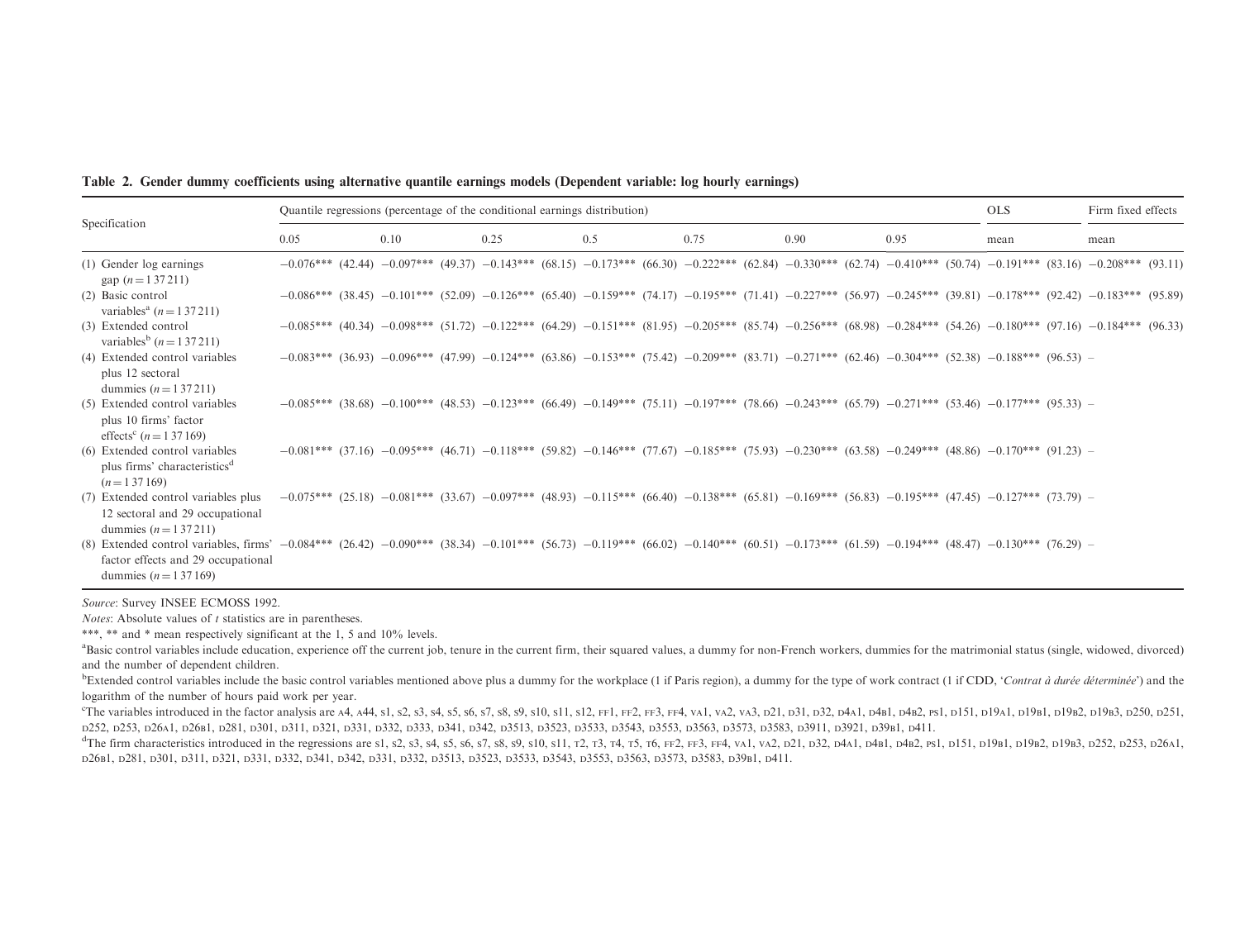| Variables                                                   | Quantile regressions |          |             |          |             |          |             |          |             |          |             |          |             |         | <b>OLS</b>  |          |
|-------------------------------------------------------------|----------------------|----------|-------------|----------|-------------|----------|-------------|----------|-------------|----------|-------------|----------|-------------|---------|-------------|----------|
|                                                             | 0.05                 |          | 0.10        |          | 0.25        |          | 0.5         |          | 0.75        |          | 0.90        |          | 0.95        |         | mean        |          |
| Constant                                                    | $2.829***$           | (186.02) | $2.729***$  | (191.42) | $2.515***$  | (191.00) | $2.432***$  | (165.86) | $2.549***$  | (134.37) | $2.974***$  | (104.69) | $3.362***$  | (85.07) | $2.524***$  | (184.04) |
| Dummy for female                                            | $-0.085***$          | (38.68)  | $-0.100***$ | (48.53)  | $-0.123***$ | (66.49)  | $-0.149***$ | (75.11)  | $-0.197***$ | (78.65)  | $-0.243***$ | (65.79)  | $-0.271***$ | (53.46) | $-0.177***$ | (95.33)  |
| Years of schooling                                          | $0.043***$           | (84.82)  | $0.054***$  | (110.52) | $0.077***$  | (159.48) | $0.101***$  | (167.29) | $0.121***$  | (143.35) | $0.131***$  | (103.53) | $0.133***$  | (78.06) | $0.107***$  | (190.18) |
| Years of experience<br>off the current firm                 | $0.002***$           | (5.87)   | $0.003***$  | (8.76)   | $0.007***$  | (21.04)  | $0.013***$  | (37.06)  | $0.020***$  | (47.58)  | $0.030***$  | (47.03)  | $0.034***$  | (39.80) | $0.015***$  | (46.51)  |
| (Years of experience)<br>off the current firm) <sup>2</sup> | $-0.008***$          | (6.98)   | $-0.010***$ | (9.38)   | $-0.017***$ | (17.49)  | $-0.027***$ | (25.23)  | $-0.038***$ | (27.33)  | $-0.049***$ | (23.69)  | $-0.051***$ | (17.77) | $-0.028***$ | (27.87)  |
| Years of tenure in the<br>current firm                      | $0.015***$           | (35.90)  | $0.018***$  | (45.28)  | $0.022***$  | (62.38)  | $0.025***$  | (67.81)  | $0.027***$  | (56.98)  | $0.030***$  | (41.80)  | $0.032***$  | (32.28) | $0.024***$  | (69.35)  |
| (Years of tenure in<br>the current firm) <sup>2</sup>       | $-0.017***$          | (12.43)  | $-0.018***$ | (14.14)  | $-0.019***$ | (16.65)  | $-0.019***$ | (16.04)  | $-0.015***$ | (9.96)   | $-0.016***$ | (6.77)   | $-0.019***$ | (5.61)  | $-0.017***$ | (15.20)  |
| Dummy for non-French                                        | $-0.104***$          | (22.87)  | $-0.122***$ | (28.59)  | $-0.150***$ | (38.33)  | $-0.178***$ | (41.50)  | $-0.194***$ | (35.26)  | $-0.192***$ | (23.41)  | $-0.149***$ | (13.16) | $-0.191***$ | (47.67)  |
| Dummy for single                                            | $-0.029***$          | (9.66)   | $-0.031***$ | (11.17)  | $-0.034***$ | (13.83)  | $-0.034***$ | (12.65)  | $-0.039***$ | (11.63)  | $-0.037***$ | (7.43)   | $-0.039***$ | (5.79)  | $-0.044***$ | (17.65)  |
| Dummy for widowed                                           | $-0.023**$           | (2.35)   | $-0.029***$ | (3.24)   | $-0.044***$ | (5.39)   | $-0.047***$ | (5.30)   | $-0.061***$ | (5.44)   | $-0.085***$ | (5.11)   | $-0.117***$ | (5.11)  | $-0.055***$ | (6.55)   |
| Dummy for divorced                                          | $-0.005$             | (1.15)   | $-0.002$    | (0.54)   | 0.004       | (1.07)   | $-0.003$    | (0.75)   | $-0.006$    | (1.09)   | $-0.021***$ | (2.74)   | $-0.021*$   | (1.96)  | $-0.005$    | (1.40)   |
| Number of dependent children                                | $0.013***$           | (11.14)  | $0.014***$  | (13.00)  | $0.016***$  | (17.73)  | $0.021***$  | (22.52)  | $0.020***$  | (17.78)  | $0.022***$  | (13.40)  | $0.021***$  | (9.51)  | $0.021***$  | (23.64)  |
| Dummy for workplace<br>(1: Paris)                           | $0.119***$           | (43.71)  | $0.151***$  | (59.14)  | $0.196***$  | (84.78)  | $0.220***$  | (88.49)  | $0.252***$  | (80.57)  | $0.286***$  | (61.72)  | $0.304***$  | (47.76) | $0.230***$  | (99.16)  |
| Dummy for type of<br>contract (CDD:<br>« contrat à durée    | $-0.006$             | (1.33)   | $-0.007*$   | (1.66)   | $-0.006$    | (1.41)   | $-0.021***$ | (5.18)   | $-0.040***$ | (7.71)   | $-0.068***$ | (8.73)   | $-0.088***$ | (8.06)  | $-0.039***$ | (10.03)  |
| $d$ éterminée »)                                            |                      |          |             |          |             |          |             |          |             |          |             |          |             |         |             |          |
| Log of hours paid<br>work per year                          | $0.027***$           | (14.45)  | $0.028***$  | (16.56)  | $0.028***$  | (18.43)  | $0.015***$  | (8.92)   | $-0.015***$ | (7.27)   | $-0.070***$ | (21.79)  | $-0.112***$ | (24.72) | $-0.004**$  | (2.56)   |
| Control for firms' factors                                  | Yes                  |          | Yes         |          | Yes         |          | Yes         |          | Yes         |          | Yes         |          | Yes         |         | Yes         |          |
| Observations                                                | 137169               |          | 137169      |          | 137169      |          | 137169      |          | 137169      |          | 137169      |          | 137169      |         | 137169      |          |
| Pseudo $R^2/R^2$                                            | 0.135                |          | 0.168       |          | 0.217       |          | 0.255       |          | 0.280       |          | 0.301       |          | 0.306       |         | 0.416       |          |

Table 3. Quantile earnings functions with firms' factor effects, pooled regressions (Dependent variable: log hourly earnings)

Notes: Absolute values of *t*-statistics are in parentheses.

\*\*\*, \*\* and \* mean respectively significant at the 1, 5 and 10% levels.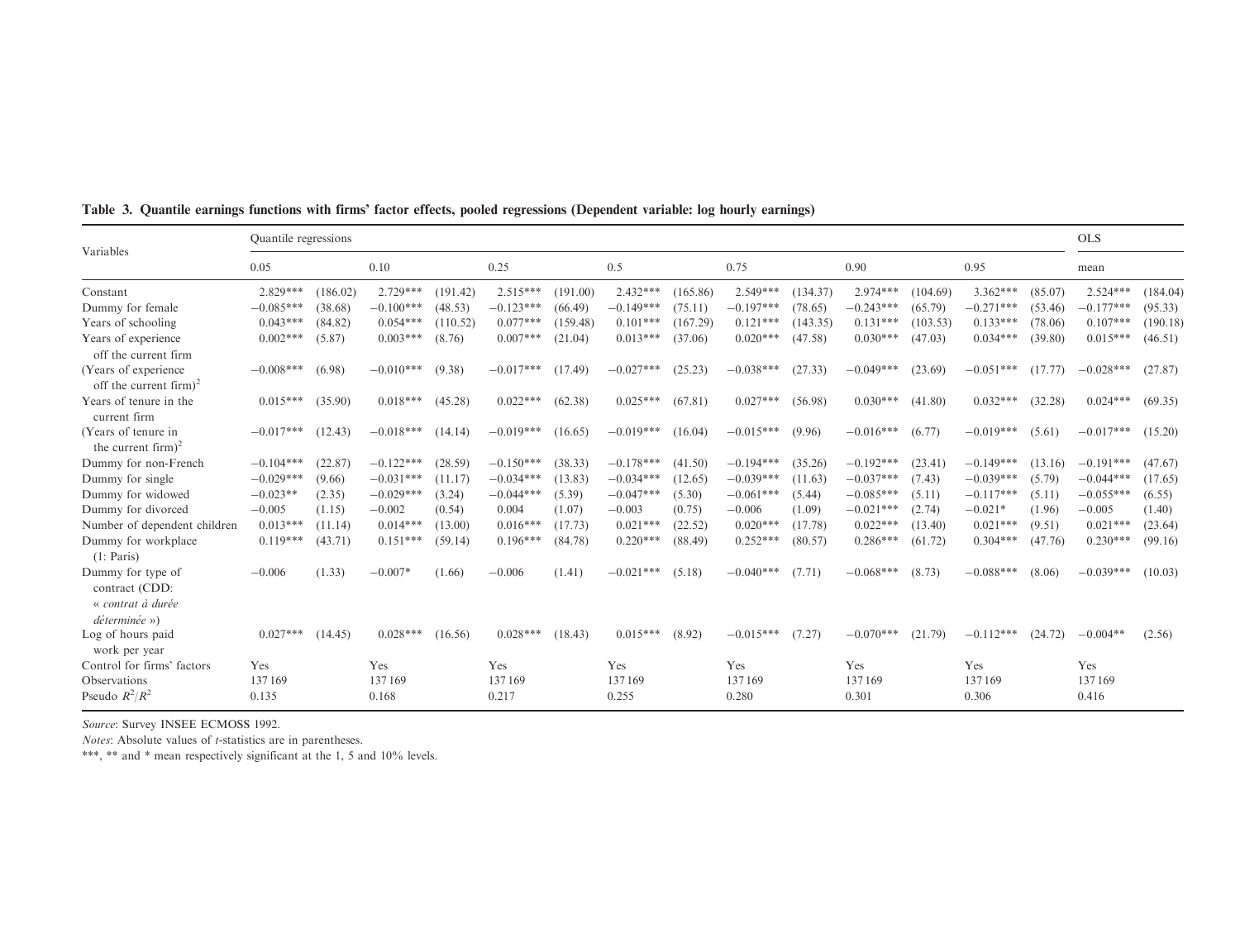In panel 5, we account for the firms' computed factors stemming from the factor analysis. In so doing, our aim is to substitute a firm fixed-effect regression by a 'firm factor effect' regression that may account for qualitative aspects of firms' wage policies, human capital and organizational features. In a sense, following Muller and Nordman (2004, 2006), we generalize the approach developed in Cardoso (1999) who regresses the firms' fixed effects on different variables. For our purpose, the first 10 computed factors concentrate most of the relevant information about the firms' characteristics. A Wald test rejects at the 1% level the null hypothesis that the coefficients of these 10 factors are jointly equal to zero. Since the covariates introduced in the factor analysis include the sectoral dummies, we omit these explanatory variables in the earnings functions.

For the sake of comparison, we have also performed a linear regression with firms' fixed effects. The female dummy coefficient in panel 3 (20.184) can be compared with the one estimated at the mean with the firm factor effect, which is equal to 20.177 (panel 5). So, the female coefficient is slightly reduced as we move from sector fixed effects or firm fixed effects models towards a firm factor effects specification. It may be that the computed factors stemming from our PCA of firms' characteristics add a qualitative aspect of the firms' wage policy to our regressions that fixed effects models, either with sector or firm dummies, may not be able to totally control for.

According to the quantile estimates reported in panel 5, we find that taking into account the firms' factors slightly increases the gender dummy coefficient in absolute value at the lower tail of the conditional log earnings distribution (from the 5th to the median percentile). Conversely, the coefficient is significantly reduced at the upper tail of the distribution, especially above the 75th percentile. Now, the gender earnings gap amounts to about 27% at the 95th percentile while it amounted to more than 30% with the extended and sectoral control variables. With respect to the existing literature, our results show that controlling for firms' characteristics is likely to have a reducing effect on the extent of the glass ceiling phenomenon, albeit moderately.<sup>15</sup>

It is of interest to compare the magnitude of the gender wage gap obtained respectively with inclusion of firms' factors (derived from the PCA) and firms' characteristics. If we find that the various estimates lead to very similar results, this would be the sign that the PCA method may be useful to account for the firm's environment with a minimum number of factors, thereby avoiding potential problems of multicollinearity when multiple firm-specific variables are controlled for in wage regressions. Indeed, by definition, the main components derived from the factor analysis are poorly correlated and also have the advantage to sum up the main statistical information of the firm level variables.

According to the different estimates described in Table 2, we observe that the results from these two specifications are very similar. On the one hand, the coefficients associated with the gender dummy are increasing (in absolute value) along the conditional earnings distribution, especially at the 75th percentile and above. On the other hand, once observed firms' characteristics are controlled for, we note that the magnitude of the coefficient on the gender variable is slightly lower with respect to the regression with firms' factors. At the top of the distribution, the gender earnings gap is equal to 24.9% with firms' characteristics, 27.1% with firms' factors, while it amounts to 30.4% with extended controls and sectoral dummies.

Finally, panels 6 and 7 of Table 2 present the quantile log earnings regression estimates adding 29 occupational dummies. We present these estimates separately because there is no clear consensus as to whether occupation (and to some extent industry) should be taken into account to assess the extent of the gender wage gap. If employers differentiate between men and women through their tendency to hire into certain occupations, then occupational assignment is an outcome of employer practices rather than an outcome of individual choice or productivity differences.<sup>16</sup> While panel 6 presents the gender dummy coefficient of a sector fixed effect model, panel 7 accounts for the coefficients of a firm factor effect model. Again, both sets of estimates are very close.

As might be expected, controlling for occupation considerably reduces the gender gap throughout the conditional earnings distribution. In panel 7, the unexplained gender gap falls to 8.8% at the 5th percentile and, more importantly, to 22% at the 95th percentile (compared to 9.4% and 31.7% in panel 5). We would argue that the effect of controlling for occupation on the gender earnings gap reflects the

<sup>&</sup>lt;sup>15</sup> Note that this result is not sensitive to the number of included firms' factors in the earnings functions. In fact, adding more factors (up to a total of 20) does not change significantly the estimated coefficients on the gender dummy at each considered quantile of the earnings distribution.

<sup>16</sup> Conversely, one can argue that analyses that omit occupation and industry may overlook the importance of background and choice-based characteristics on wage outcomes, while analyses that fully control for these variables may undervalue the significance of labour market constraints on wage outcomes (Altonji and Blank, 1999).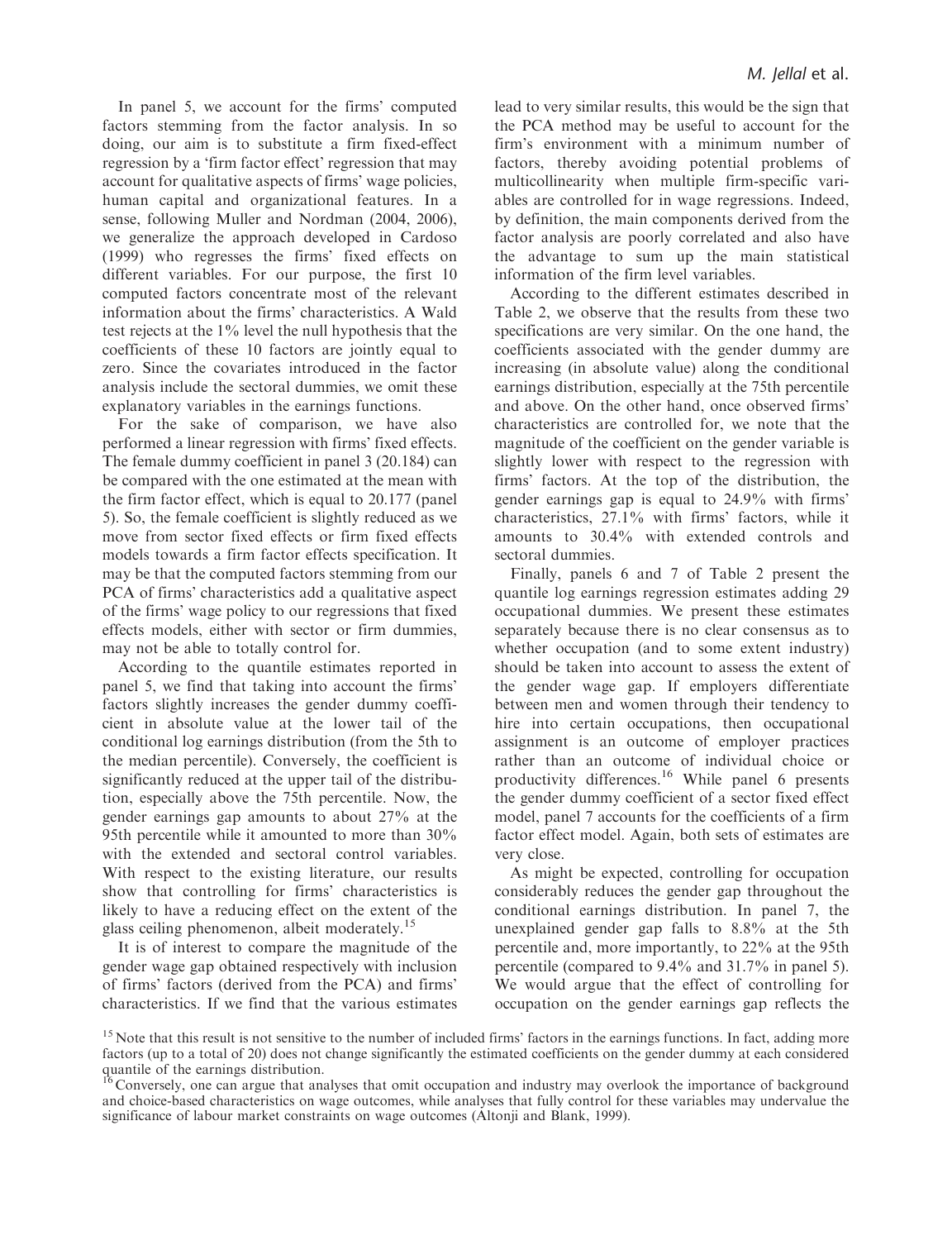occupational segregation that may be present in France. However, we also note that if the gender earnings gap varies significantly at the upper tail of the conditional earnings distribution from panel 1 to panel 7, it remains remarkably stable at the bottom 5th or 10th percentiles.

#### Quantile regressions by gender

In the previous section, we have estimated the magnitude of the gender earnings gap conditional on the characteristics of the pooled sample of male and female workers at different points of the earnings distribution, thereby implicitly assuming that the returns to those characteristics were the same at various quantiles for men and women. However, this assumption seems a priori unrealistic. We now test its relevance by introducing into the earnings functions a set of the same covariates crossed with the gender dummy. Estimates of these quantile regressions are shown in Table 4, which can be compared to pooled estimates in Table 3.

We use a Wald test to assess the joint significativeness of the crossed variables all along the conditional earnings distribution. The values of the statistics at each considered percentile reveal that we have to reject the hypothesis of joint nullity of the crossed variables at the 1% level. This rejection of the pooling assumption therefore implies that gender specific equations (i.e. for men and for women) have to be estimated instead. More specifically, Table 4 is indicative of which return of the introduced labour market characteristics significantly differs across genders at each considered quantile.

We notice that almost all returns vary across the sexes whatever the workers' relative position in the conditional distribution. This is all the more true for the returns to human capital, i.e. schooling and experience, which are always significantly lower for women. The only exception is for the return to tenure at the midpoint of the distribution (50th percentile). Interestingly, some demographic characteristics, such as the number of dependent children or a dummy for being widowed (the reference is being married), have differentiated impacts between men and women depending on their relative position in the earnings distribution. For instance, while the wage premium for the number of children is not significantly different between men and women in the lower tail of the conditional distribution (percentiles 5th to 50th), this premium differs increasingly across gender as we move up in the distribution.

Differentiated regressions by gender are then displayed in Table 5. Let us briefly describe the influence of a few explanatory variables. As previously noticed, the returns to human capital are always lower for women. For instance, the return to schooling increases, respectively for men and women, from 4.2% vs. 3.3% at the 5th percentile to  $13.4\%$  vs. 12.5% at the 95th percentile. Also, while the marginal return to potential experience off the current job is decreasing for both genders (the quadratic term is negative), it diminishes more rapidly for males than for females. Other results are worth noting. First, being divorced is detrimental to men, but not to women. Second, the wage premium for working in the Paris area is higher for men in the lower tail of the distribution but, then, in the upper tail, the reverse is true: women have certainly access to better jobs there. These results provide therefore incentives to perform earnings decompositions at quantiles instead of only looking at decompositions at the sample mean.

#### Quantile decomposition

After having analysed the extent to which returns to exogenous factors differ between men and women, we now perform a quantile decomposition of the gender gap. As in Albrecht et al. (2003) and following the recent approach described in Machado and Mata (2005), we decompose the difference between the male and female log earnings distributions into two components.<sup>17</sup> The first one is due to differences in labour market characteristics between male and female employees. The second one is due to differences in the rewards that both men and women receive for their (observable) characteristics.

Instead of relying on the Oaxaca-Blinder decomposition technique whose purpose is to identify the sources of differences between the means of two distributions, we implement the decomposition at each quantile of the earnings distribution. Let us briefly describe the approach developed by Machado and Mata (2005). For the presentation, let  $\beta^m$  and  $\beta^f$ denote respectively men and women's returns to labour market characteristics  $x^m$  and  $x^f$  respectively. The decomposition of the difference between the male and female earnings densities is:

$$
x^m \beta^m(\theta) - x^f \beta^f(\theta) = (x^m - x^f) \beta^f(\theta) + x^m (\beta^m(\theta) - \beta^f(\theta))
$$
\n(2)

In the above equation, the first term on the righthand side indicates the magnitude of the gap which is due to dissimilarities in labour market characteristics. The second term indicates the magnitude of the gap

<sup>17</sup> For further discussion on decomposition methods and the gender wage gap, see Silber and Weber (1999).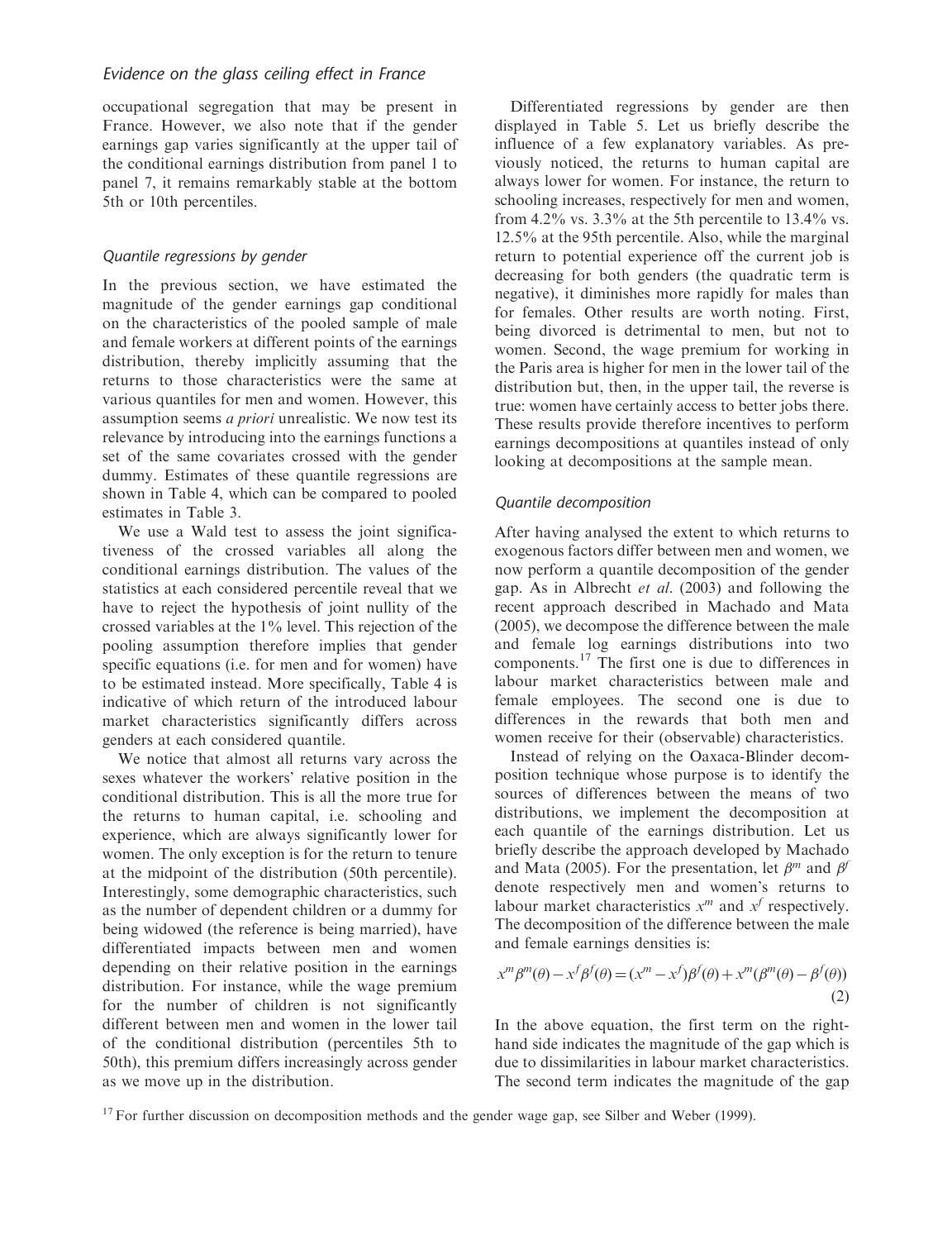| Quantile regressions                                                                                                                                         |                           |             |              |             |                    |             |
|--------------------------------------------------------------------------------------------------------------------------------------------------------------|---------------------------|-------------|--------------|-------------|--------------------|-------------|
| 0.10<br>0.25<br>0.5<br>0.75<br>0.05                                                                                                                          | 0.90                      |             | 0.95         |             | <b>OLS</b><br>mean |             |
| X<br>X*Female X<br>$X*$ Female $X$<br>X*Female X<br>X*Female X<br>Variables                                                                                  | X*Female X                | X*Female X  |              | X*Female X  |                    | X*Female    |
| 2.786***<br>$2.717***$<br>$2.573***$<br>2.499***<br>$2.603***$<br>Constant                                                                                   | 2.966***                  |             | $3.309***$   |             | $2.566***$         |             |
| (132.36)<br>(132.18)<br>(130.25)<br>(120.10)<br>(96.95)                                                                                                      | (72.10)                   |             | (58.05)      |             | (135.96)           |             |
| $0.097***$<br>$0.155***$<br>$0.140***$<br>$0.130***$<br>$0.072*$<br>Dummy for female                                                                         | 0.077                     |             | 0.114        |             | $0.132***$         |             |
| (4.93)<br>(4.75)<br>(3.51)<br>(1.86)<br>(4.88)                                                                                                               | (1.30)                    |             | (1.39)       |             | (4.87)             |             |
| $0.043***$<br>$-0.011***$<br>$0.055***$<br>$-0.016***$<br>$0.077***$<br>$-0.020***$<br>$0.101***$<br>$-0.024***$<br>$0.124***$<br>Years of schooling         | $-0.028***$<br>$0.132***$ | $-0.019***$ | $0.135***$   | $-0.014***$ | $0.107***$         | $-0.024***$ |
| (58.88)<br>(9.50)<br>(82.49)<br>(14.96)<br>(113.35)<br>(19.33)<br>(136.15)<br>(20.64)<br>(111.51)                                                            | (80.27)<br>(16.37)        | (7.18)      | (60.65)      | (3.76)      | (145.94)           | (20.88)     |
| $0.004***$<br>$-0.001*$<br>$0.005***$<br>$0.009***$<br>$-0.004***$<br>$0.016***$<br>$-0.006***$<br>$0.025***$<br>Years of experience<br>$-0.001**$           | $-0.009***$<br>$0.034***$ | $-0.010***$ | $0.039***$   | $-0.008***$ | $0.017***$         | $-0.005***$ |
| off the current firm<br>(6.74)<br>(9.86)<br>(2.00)<br>(19.99)<br>(5.30)<br>(36.90)<br>(8.99)<br>(43.20)<br>(1.67)                                            | (9.88)<br>(40.27)         | (7.13)      | (32.80)      | (4.54)      | (41.94)            | (7.98)      |
| $-0.042***$<br>$-0.010***$<br>$-0.012***$<br>$-0.020***$<br>$0.007***$<br>$-0.031***$<br>$0.009***$<br>0.004<br>0.003<br>(Years of experience)               | $0.008***$<br>$-0.049***$ | $-0.002$    | $-0.048***$  | $-0.012*$   | $-0.030***$        | 0.003       |
| off the current firm) <sup>2</sup><br>(6.53)<br>(1.37)<br>(3.28)<br>(22.62)<br>(1.64)<br>(8.44)<br>(14.70)<br>(23.17)<br>(4.34)                              | (2.78)<br>(17.67)         | (0.42)      | (12.53)      | (1.87)      | (22.71)            | (1.50)      |
| $0.018***$<br>$-0.005***$<br>$0.022***$<br>$-0.002***$<br>$0.024***$<br>$0.028***$<br>Years of tenure in<br>$-0.005***$<br>$0.020***$<br>$-0.001*$           | $-0.004***$<br>$0.031***$ | $-0.005***$ | $0.033***$   | $-0.005**$  | $0.024***$         | $-0.002***$ |
| the current firm<br>(32.13)<br>(39.30)<br>(5.82)<br>(5.28)<br>(46.40)<br>(3.08)<br>(53.96)<br>(1.95)<br>(44.86)                                              | (32.89)<br>(4.25)         | (3.30)      | (25.37)      | (2.40)      | (54.80)            | (3.16)      |
| $-0.025***$<br>$-0.024***$<br>$0.008***$<br>$0.012***$<br>$-0.021***$<br>$0.005**$<br>$-0.019***$<br>$-0.020***$<br>(Years of tenure in<br>0.001             | $0.008**$<br>$-0.021***$  | $0.011**$   | $-0.022***$  | 0.008       | $-0.019***$        | $0.004*$    |
| the current firm) <sup>2</sup><br>(13.93)<br>(2.76)<br>(15.99)<br>(14.52)<br>(1.98)<br>(0.39)<br>(10.17)<br>(4.44)<br>(13.55)                                | (2.29)<br>(6.87)          | (2.05)      | (5.15)       | (1.06)      | (13.94)            | (1.74)      |
| $-0.115***$<br>$0.052***$<br>$-0.179***$<br>$0.047***$<br>$-0.200***$<br>$0.033***$<br>$-0.134***$<br>$0.047***$<br>$-0.154***$<br>Dummy for non-French      | $0.062***$<br>$-0.207***$ | $0.077***$  | $-0.180***$  | $0.069***$  | $-0.201***$        | $0.068***$  |
| (20.65)<br>(3.17)<br>(31.91)<br>(37.39)<br>(5.34)<br>(29.89)<br>(26.63)<br>(5.03)<br>(5.76)                                                                  | (20.21)<br>(5.09)         | (4.17)      | (12.86)      | (2.71)      | (42.81)            | (7.86)      |
| $-0.056***$<br>$0.061***$<br>$-0.064***$<br>$0.069***$<br>$-0.071***$<br>$0.080***$<br>$-0.078***$<br>$0.093***$<br>$-0.083***$<br>Dummy for single          | $0.095***$<br>$-0.088***$ | $0.096***$  | $-0.089***$  | $0.098***$  | $-0.088***$        | $0.101***$  |
| (13.46)<br>(9.83)<br>(17.40)<br>(12.60)<br>(20.68)<br>(15.37)<br>(23.59)<br>(18.34)<br>(18.61)                                                               | (13.57)<br>(13.29)        | (9.09)      | (9.93)       | (6.76)      | (27.11)            | (20.19)     |
| $-0.041**$<br>0.032<br>$-0.038**$<br>$-0.056***$<br>0.015<br>$-0.052***$<br>0.025<br>0.012<br>0.010<br>Dummy for widowed                                     | $-0.054**$<br>$-0.009$    | $-0.062$    | 0.012        | $-0.100*$   | 0.006              | $-0.053***$ |
| (2.15)<br>(1.43)<br>(2.22)<br>(1.22)<br>(0.74)<br>(2.90)<br>(0.93)<br>(2.76)<br>(0.46)                                                                       | (0.26)<br>(2.10)          | (1.61)      | (0.28)       | (1.91)      | (0.40)             | (2.86)      |
| $-0.023***$<br>$0.035***$<br>$-0.029***$<br>$0.044***$<br>$-0.022***$<br>$0.046***$<br>$-0.024***$<br>$0.047***$<br>$-0.011$<br>Dummy for divorced           | $0.030***$<br>$-0.022*$   | $0.030*$    | 0.001        | $-0.008$    | $-0.024***$        | $0.044***$  |
| (3.38)<br>(1.42)<br>(3.68)<br>(4.76)<br>(5.25)<br>(3.72)<br>(5.68)<br>(4.14)<br>(5.92)                                                                       | (2.78)<br>(1.85)          | (1.82)      | (0.07)       | (0.35)      | (4.21)             | (5.74)      |
| $0.010***$<br>$0.011***$<br>$0.012***$<br>$0.017***$<br>$-0.003$<br>$-0.002$<br>0.000<br>$0.016***$<br>$-0.001$<br>Number of dependent                       | $0.020***$<br>$-0.004*$   | $-0.012***$ | $0.023***$   | $-0.014***$ | $0.017***$         | $-0.004**$  |
| (7.00)<br>(0.29)<br>(12.57)<br>children<br>(1.08)<br>(8.76)<br>(0.81)<br>(10.44)<br>(0.03)<br>(15.01)                                                        | (1.82)<br>(9.89)          | (3.19)      | (8.46)       | (2.79)      | (16.33)            | (2.04)      |
| $0.133***$<br>$0.157***$<br>$0.179***$<br>$0.202***$<br>$0.014***$<br>$0.229***$<br>$-0.028***$<br>$-0.030***$<br>$-0.005$<br>Dummy for workplace (1: Paris) | $0.034***$<br>$0.271***$  | $0.027***$  | $0.295***$   | $0.029**$   | $0.221***$         | 0.006       |
| (36.95)<br>(57.99)<br>(55.36)<br>(4.86)<br>(48.08)<br>(5.85)<br>(1.02)<br>(66.96)<br>(3.02)                                                                  | (5.29)<br>(43.45)         | (2.78)      | (34.49)      | (2.17)      | (74.39)            | (1.21)      |
| $0.031***$<br>$0.046***$<br>$-0.091***$<br>$-0.023***$<br>$-0.035***$<br>$-0.040***$<br>$-0.061***$<br>Dummy for type of<br>$-0.010$<br>0.011                | $0.062***$<br>$-0.109***$ | $0.048***$  | $-0.130***$  | $0.044**$   | $-0.075***$        | $0.041***$  |
| contract (CDD: « contrat à<br>(1.01)<br>(12.17)<br>(3.17)<br>(5.59)<br>(1.26)<br>(6.99)<br>(3.86)<br>(11.21)<br>(5.90)                                       | (5.80)<br>(9.39)          | (2.94)      | (8.11)       | (1.96)      | (13.92)            | (5.40)      |
| durée déterminée »)                                                                                                                                          |                           |             |              |             |                    |             |
| $0.032***$<br>$-0.013***$<br>$0.028***$<br>$0.022***$<br>$0.006***$<br>$0.007**$<br>$-0.030***$<br>$-0.005$<br>$-0.000$<br>Log of hours paid work per year   | $0.017***$<br>$-0.076***$ | $-0.002$    | $-0.114***$  | $-0.018**$  | $-0.009***$        | 0.001       |
| (3.30)<br>(11.35)<br>(1.59)<br>(9.77)<br>(0.13)<br>(2.64)<br>(2.31)<br>(10.04)<br>(11.40)                                                                    | (4.02)<br>(15.94)         | (0.37)      | (17.14)      | (1.98)      | (4.43)             | (0.37)      |
| Control for firms' factors<br>Yes<br>Yes<br>Yes<br>Yes<br>Yes                                                                                                | Yes                       |             | Yes          |             | Yes                |             |
| 34.00; 0.000<br>45.18; 0.000<br>51.86; 0.000<br>69.56; 0.000<br>63.83; 0.000<br>Wald test: value, prob.                                                      | 47.41; 0.000              |             | 35.99: 0.000 |             | 90.30; 0.000       |             |
| Number of observations<br>137169<br>137169<br>137169<br>137169<br>137169                                                                                     | 137169                    |             | 137169       |             | 137169             |             |
| Pseudo $R^2/R^2$<br>0.154<br>0.189<br>0.239<br>0.272<br>0.293                                                                                                | 0.309                     |             | 0.311        |             | 0.435              |             |

|  |  |  |  | Table 4. Quantile earnings functions with firms' factor effects, pooled regressions and crossed effects (Dependent variable: log hourly earnings) |  |  |  |  |  |
|--|--|--|--|---------------------------------------------------------------------------------------------------------------------------------------------------|--|--|--|--|--|
|  |  |  |  |                                                                                                                                                   |  |  |  |  |  |

.*Notes*: Absolute values of  $t$  statistics are in parentheses.

\*\*\*, \*\* and \* mean respectively significant at the 1, 5 and 10% levels.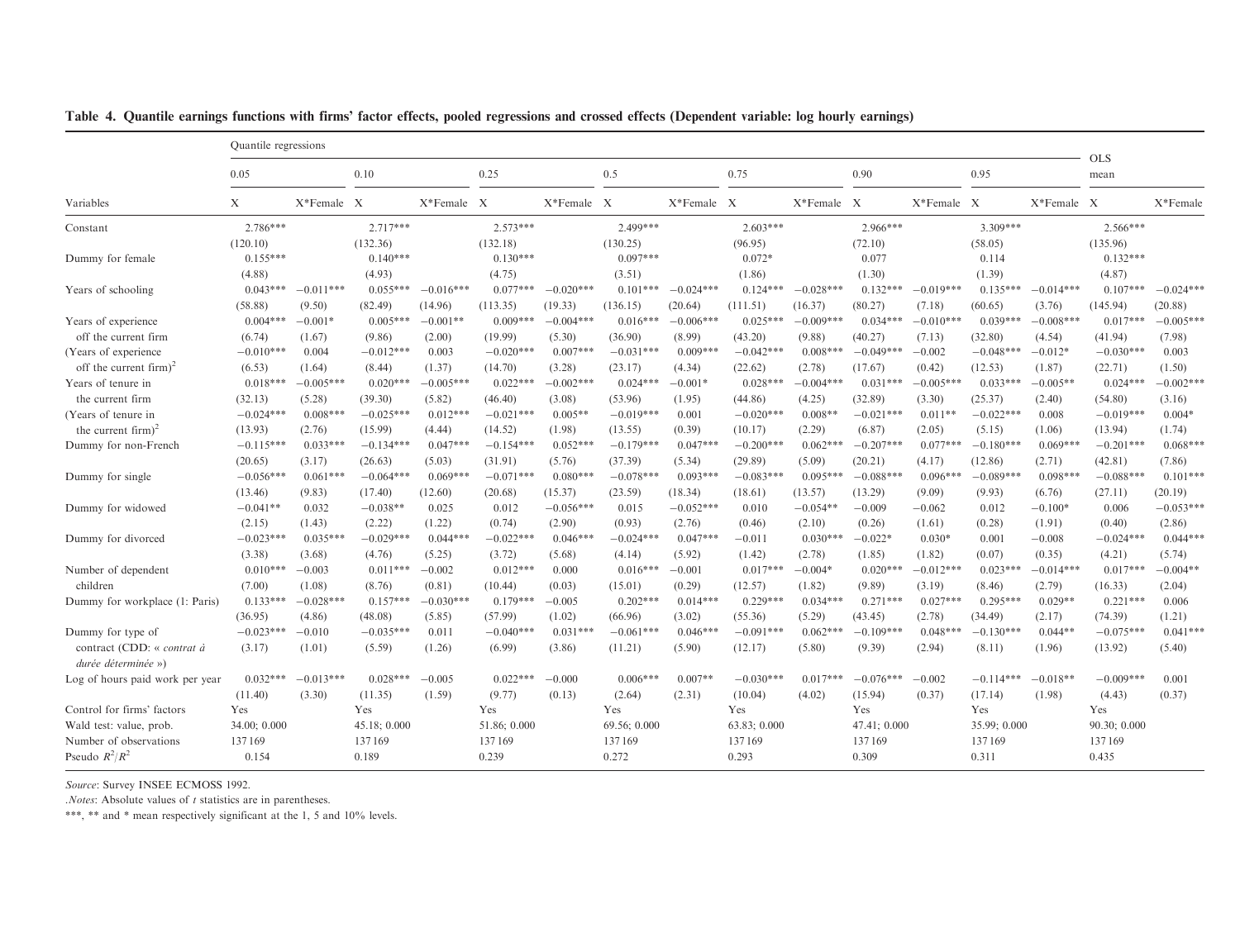|                                | Quantile regressions |             |             |             |             |             |                 |             |             |             |             |             |             |             | <b>OLS</b>  |             |
|--------------------------------|----------------------|-------------|-------------|-------------|-------------|-------------|-----------------|-------------|-------------|-------------|-------------|-------------|-------------|-------------|-------------|-------------|
|                                | 0.05                 |             | 0.10        |             | 0.25        |             | 0.5             |             | 0.75        |             | 0.90        |             | 0.95        |             | mean        |             |
| Variables                      | Male                 | Female      | Male        | Female      | Male        | Female      | Male            | Female      | Male        | Female      | Male        | Female      | Male        | Female      | Male        | Female      |
| Constant                       | $2.747***$           | $2.880***$  | $2.626***$  | $2.762***$  | $2.442***$  | $2.542***$  | $2.387***$      | $2.396***$  | $2.510***$  | $2.536***$  | $2.921***$  | $2.951***$  | $3.319***$  | $3.327***$  | $2.466***$  | $2.536***$  |
|                                | (114.01)             | (176.95)    | (119.03)    | (181.88)    | (121.66)    | (144.31)    | (106.17)        | (129.28)    | (97.24)     | (104.09)    | (69.33)     | (77.77)     | (58.22)     | (62.54)     | (122.17)    | (143.31)    |
| Years of schooling             | $0.047***$           | $0.036***$  | $0.061***$  | $0.046***$  | $0.086***$  | $0.065***$  | $0.111***$      | $0.088***$  | $0.131***$  | $0.104***$  | $0.137***$  | $0.119***$  | $0.136***$  | $0.126***$  | $0.115***$  | $0.093***$  |
|                                | (67.18)              | (56.20)     | (91.77)     | (75.67)     | (129.22)    | (88.34)     | (128.69)        | (105.71)    | (123.28)    | (88.95)     | (81.53)     | (63.06)     | (61.95)     | (48.16)     | (148.86)    | (116.84)    |
| Years of experience            | $0.003***$           | $0.002***$  | $0.004***$  | $0.002***$  | $0.008***$  | $0.005***$  | $0.015***$      | $0.010***$  | $0.025***$  | $0.016***$  | $0.033***$  | $0.025***$  | $0.038***$  | $0.030***$  | $0.017***$  | $0.012***$  |
| off the current firm           | (5.43)               | (3.72)      | (8.42)      | (5.10)      | (18.03)     | (11.40)     | (30.85)         | (22.00)     | (44.66)     | (27.27)     | (38.03)     | (27.87)     | (32.11)     | (23.32)     | (37.77)     | (27.98)     |
| (Years of experience off       | $-0.010***$          | $-0.006***$ | $-0.013***$ | $-0.007***$ | $-0.020***$ | $-0.015***$ | $-0.032***$     | $-0.024***$ | $-0.042***$ | $-0.034***$ | $-0.047***$ | $-0.052***$ | $-0.048***$ | $-0.058***$ | $-0.030***$ | $-0.027***$ |
| the current firm) <sup>2</sup> | (6.09)               | (4.51)      | (8.11)      | (6.09)      | (13.98)     | (10.58)     | (20.07)         | (16.42)     | (23.93)     | (17.93)     | (16.68)     | (17.18)     | (12.59)     | (13.30)     | (20.88)     | (19.76)     |
| Years of tenure in             | $0.018***$           | $0.012***$  | $0.021***$  | $0.015***$  | $0.023***$  | $0.020***$  | $0.026***$      | $0.026***$  | $0.029***$  | $0.025***$  | $0.032***$  | $0.027***$  | $0.033***$  | $0.029***$  | $0.025***$  | $0.023***$  |
| the current firm               | (31.46)              | (22.14)     | (37.93)     | (29.46)     | (48.30)     | (37.30)     | (49.25)         | (48.26)     | (48.64)     | (36.81)     | (32.78)     | (25.61)     | (25.58)     | (19.32)     | (53.28)     | (45.58)     |
| (Years of tenure in the        | $-0.024***$          | $-0.011***$ | $-0.025***$ | $-0.010***$ | $-0.022***$ | $-0.015***$ | $-0.020***$     | $-0.022***$ | $-0.020***$ | $-0.013***$ | $-0.020***$ | $-0.010***$ | $-0.021***$ | $-0.014***$ | $-0.020***$ | $-0.015***$ |
| current firm) $^{2}$           | (13.37)              | (6.31)      | (15.03)     | (6.00)      | (15.00)     | (8.06)      | (12.33)         | (12.25)     | (10.55)     | (5.75)      | (6.49)      | (2.88)      | (4.87)      | (2.75)      | (13.12)     | (9.08)      |
| Dummy for non-French           | $-0.120***$          | $-0.079***$ | $-0.144***$ | $-0.094***$ | $-0.169***$ | $-0.123***$ | $-0.192^{7***}$ | $-0.147***$ | $-0.215***$ | $-0.154***$ | $-0.206***$ | $-0.127***$ | $-0.178***$ | $-0.113***$ | $-0.212***$ | $-0.146***$ |
|                                | (20.92)              | (11.90)     | (26.44)     | (15.45)     | (34.06)     | (17.90)     | (34.26)         | (21.25)     | (33.41)     | (17.26)     | (19.78)     | (9.32)      | (12.72)     | (5.94)      | (42.11)     | (22.11)     |
| Dummy for single               | $-0.055***$          | 0.004       | $-0.060***$ | 0.004       | $-0.069***$ | $0.013***$  | $-0.075***$     | $0.017***$  | $-0.081***$ | $0.013***$  | $-0.085***$ | $0.012*$    | $-0.086***$ | 0.009       | $-0.086***$ | $0.015***$  |
|                                | (12.66)              | (1.23)      | (14.90)     | (1.29)      | (19.35)     | (3.65)      | (19.34)         | (4.72)      | (18.87)     | (2.86)      | (12.39)     | (1.71)      | (9.60)      | (0.85)      | (24.64)     | (4.43)      |
| Dummy for widowed              | $-0.038*$            | $-0.008$    | $-0.030$    | $-0.012$    | 0.020       | $-0.037***$ | 0.016           | $-0.043***$ | 0.001       | $-0.041***$ | $-0.004$    | $-0.062***$ | $-0.006$    | $-0.084***$ | 0.007       | $-0.045***$ |
|                                | (1.92)               | (0.92)      | (1.58)      | (1.50)      | (1.17)      | (3.98)      | (0.84)          | (4.69)      | (0.03)      | (3.55)      | (0.11)      | (3.51)      | (0.14)      | (3.38)      | (0.39)      | (5.20)      |
| Dummy for divorced             | $-0.028***$          | $0.013***$  | $-0.029***$ | $0.020***$  | $-0.016***$ | $0.028***$  | $-0.021***$     | $0.022***$  | $-0.016**$  | $0.024***$  | $-0.025**$  | 0.008       | 0.006       | $-0.001$    | $-0.023***$ | $0.025***$  |
|                                | (3.92)               | (2.66)      | (4.31)      | (4.44)      | (2.68)      | (5.59)      | (3.13)          | (4.39)      | (2.09)      | (3.84)      | (2.09)      | (0.86)      | (0.36)      | (0.10)      | (3.83)      | (5.26)      |
| Number of dependent            | $0.011***$           | $0.007***$  | $0.013***$  | $0.011***$  | $0.015***$  | $0.016***$  | $0.019***$      | $0.019***$  | $0.020***$  | $0.015***$  | $0.022***$  | $0.012***$  | $0.024***$  | $0.009**$   | $0.020***$  | $0.017***$  |
| children                       | (7.34)               | (4.72)      | (8.94)      | (8.08)      | (12.16)     | (10.56)     | (15.31)         | (13.68)     | (14.90)     | (8.75)      | (10.67)     | (4.63)      | (8.67)      | (2.39)      | (17.32)     | (12.38)     |
| Dummy for workplace            | $0.133***$           | $0.101***$  | $0.165***$  | $0.132***$  | $0.197***$  | $0.193***$  | $0.206***$      | $0.235***$  | $0.228***$  | $0.275***$  | $0.260***$  | $0.318***$  | $0.276***$  | $0.336***$  | $0.221***$  | $0.241***$  |
| (1: Paris)                     | (35.69)              | (30.30)     | (46.50)     | (42.85)     | (61.23)     | (56.39)     | (57.75)         | (69.67)     | (56.89)     | (64.54)     | (40.54)     | (48.81)     | (32.30)     | (36.79)     | (68.81)     | (74.83)     |
| Dummy for type of              | $-0.008$             | $-0.010**$  | $-0.015**$  | $-0.003$    | $-0.026***$ | 0.004       | $-0.054***$     | 0.002       | $-0.077***$ | $-0.028***$ | $-0.107***$ | $-0.060***$ | $-0.127***$ | $-0.077***$ | $-0.065***$ | $-0.024***$ |
| contract (CDD: « contrat       | (1.03)               | (1.99)      | (2.15)      | (0.70)      | (4.33)      | (0.74)      | (8.48)          | (0.32)      | (10.66)     | (4.26)      | (9.07)      | (5.89)      | (7.94)      | (5.41)      | (11.27)     | (4.94)      |
| à durée déterminée »)          |                      |             |             |             |             |             |                 |             |             |             |             |             |             |             |             |             |
| Log of hours paid              | $0.031***$           | $0.023***$  | $0.029***$  | $0.026***$  | $0.023***$  | $0.029***$  | $0.004*$        | $0.021***$  | $-0.029***$ | $-0.009***$ | $-0.075***$ | $-0.076***$ | $-0.113***$ | $-0.127***$ | $-0.010***$ | $-0.003*$   |
| work per year                  |                      |             |             |             |             |             |                 |             |             |             |             |             |             |             |             |             |
| contract (CDD:                 | (10.30)              | (11.60)     | (10.82)     | (14.52)     | (9.78)      | (14.29)     | (1.67)          | (10.37)     | (9.96)      | (3.40)      | (15.36)     | (18.32)     | (16.99)     | (21.58)     | (4.20)      | (1.67)      |
| Control for firms' factors     | Yes                  | Yes         | Yes         | Yes         | Yes         | Yes         | Yes             | Yes         | Yes         | Yes         | Yes         | Yes         | Yes         | Yes         | Yes         | Yes         |
| Number of observations         | 82376                | 54793       | 82376       | 54793       | 82376       | 54793       | 82376           | 54793       | 82376       | 54793       | 82376       | 54793       | 82376       | 54793       | 82376       | 54793       |
| Pseudo $R^2/R^2$               | 0.138                | 0.112       | 0.166       | 0.141       | 0.209       | 0.193       | 0.239           | 0.245       | 0.271       | 0.256       | 0.289       | 0.254       | 0.292       | 0.265       | 0.399       | 0.374       |

Table 5. Quantile earnings functions with firms' factor effects, by gender (Dependent variable: log hourly earnings)

Notes: Absolute values of <sup>t</sup> statistics are in parentheses.

\*\*\*, \*\* and \* mean respectively significant at the 1%, 5% and 10% levels.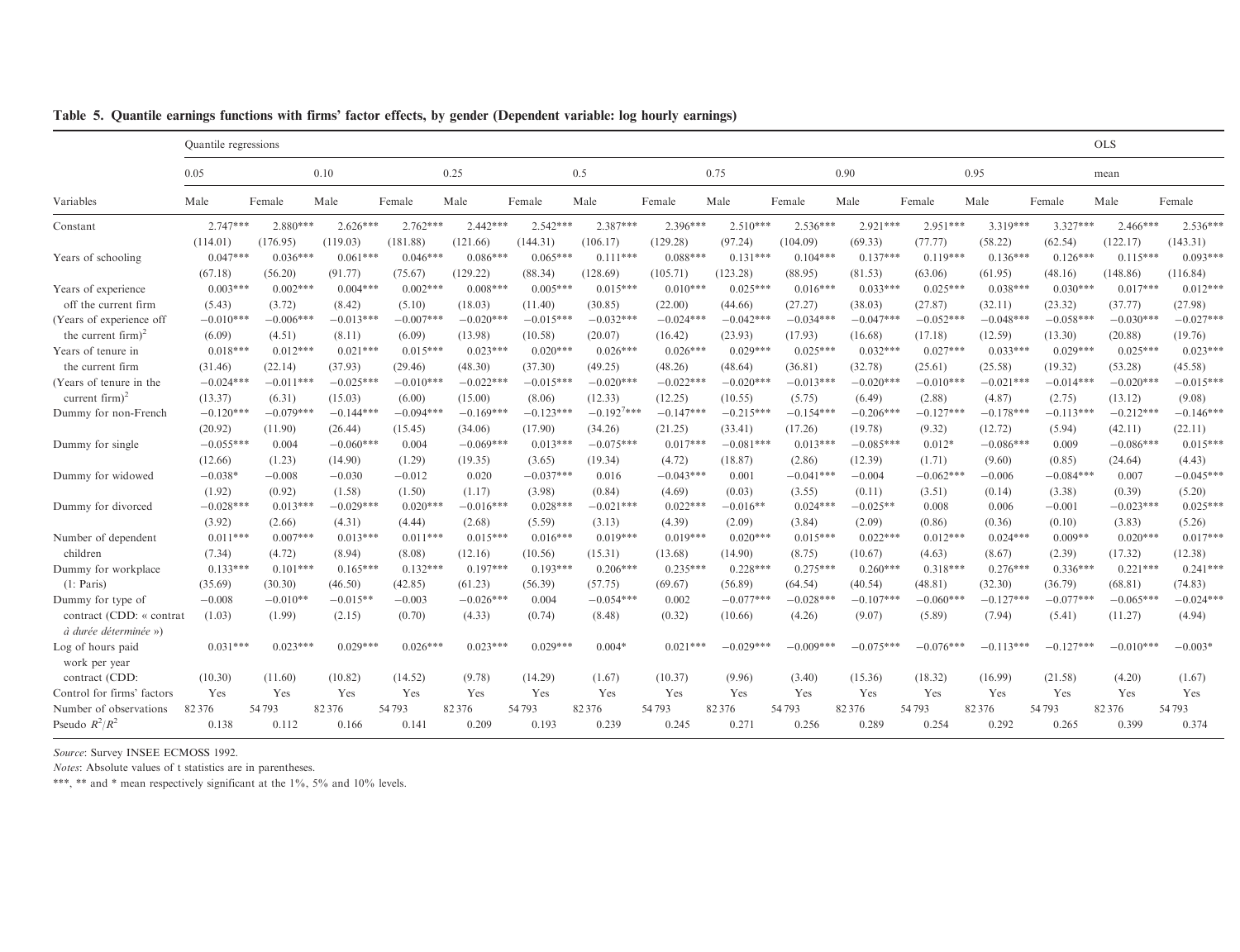| Distribution                                                                                | With no firm controls                                    |                                                          |                                                     | With firms' factors                                      |                                                          |                                                     | With firms' characteristics                              |                                                          |                                                     |  |
|---------------------------------------------------------------------------------------------|----------------------------------------------------------|----------------------------------------------------------|-----------------------------------------------------|----------------------------------------------------------|----------------------------------------------------------|-----------------------------------------------------|----------------------------------------------------------|----------------------------------------------------------|-----------------------------------------------------|--|
|                                                                                             | Observed                                                 | Counterfactual                                           |                                                     | Observed                                                 | Counterfactual                                           |                                                     | Observed                                                 | Counterfactual                                           |                                                     |  |
| 10th percentile<br>25th percentile<br>50th percentile<br>75th percentile<br>90th percentile | $-0.098$<br>$-0.122$<br>$-0.151$<br>$-0.205$<br>$-0.256$ | $-0.102$<br>$-0.129$<br>$-0.168$<br>$-0.224$<br>$-0.291$ | (0.022)<br>(0.018)<br>(0.023)<br>(0.023)<br>(0.035) | $-0.100$<br>$-0.123$<br>$-0.149$<br>$-0.197$<br>$-0.243$ | $-0.113$<br>$-0.137$<br>$-0.158$<br>$-0.215$<br>$-0.233$ | (0.015)<br>(0.005)<br>(0.009)<br>(0.019)<br>(0.010) | $-0.095$<br>$-0.118$<br>$-0.146$<br>$-0.185$<br>$-0.230$ | $-0.105$<br>$-0.124$<br>$-0.159$<br>$-0.196$<br>$-0.233$ | (0.014)<br>(0.005)<br>(0.019)<br>(0.014)<br>(0.013) |  |

Table 6. Quantile decomposition and counterfactual gender gap

Notes: Counterfactuals are constructed using the characteristics of male employees and returns to these characteristics of female employees. Standard errors in parentheses are obtained with 40 replications of the decomposition. The decomposition is performed using a random sample of 34 303 employees.

which is due to differences in the rewards to these characteristics. As two counterfactual densities may be constructed, we choose to generate the density that would arise if women were endowed on the basis of men's labour market characteristics and paid like women.

To construct the counterfactual density, we rely on the three following steps. First, we draw a sample of 150 numbers from a standard uniform distribution. Second, using these different numbers j  $(j = 1, \ldots, 150)$ , we estimate the quantile regressions coefficient vectors  $\beta^f(\theta_j)$  for the various j using the female subsample. Third, for each value of  $j$ , we take a draw with replacement from the male data set and generate the predicted wage  $x^m \beta^f(\theta_j)$ . Two additional comments are in order. First, in order to get SEs for the counterfactual density, we have replicated the whole procedure exactly 40 times. Second, as the procedure is excessively time-consuming with very large samples, we perform the quantile decomposition on the basis of a random sample of 34 303 employees (i.e. the sample rate is 1 employee out of 4).

When applying the quantile decomposition, we again wonder whether the inclusion of firms' factors or characteristics may affect the underlying conclusions. Specifically, we provide the decomposition results for three specifications, i.e. with no firms variables, with firms' factors, and with firms' characteristics. Results from the decompositions are given in Table 6.

In the first, third and fifth columns, we report the observed gender gaps at respectively the 10th, 25th, 50th, 75th and 90th percentile of the distribution for the various specifications. The gender gaps reported in columns 2, 4 and 6 are constructed using women's returns only, and then assuming that these women have the male distribution of labour market characteristics. In any cases, we observe that the gender gap strongly increases throughout the earnings distribution. Interestingly, the gap due to differences

in the returns to observable characteristics is of very similar magnitude independently on the inclusion of firm factors or firm characteristics.

Our results are in fact very similar to those obtained in Sweden by Albrecht et al. (2003). We clearly observe that gender differences in labour market characteristics do not really explain the larger gap observed at the top of the distribution. Instead, the gender gap is mainly due to the differential rewards that women receive for their own characteristics. It is clear from the results of Table 6 that women would receive much lower wages were they paid as women while being endowed with male characteristics. Hence, in France, our main finding is that the glass ceiling effect is mainly due to differences in returns to observed labour market characteristics across genders at the top of the distribution rather than to differences in those characteristics.

### V. Discussion and Concluding Comments

In this article, we have brought empirical evidence on the glass ceiling effect according to which the gender wage gap is more important at the upper tail of the wage distribution. While several studies have recently shed light on this phenomenon in European countries (Albrecht et al., 2003; De la Rica et al., 2005; Arulampalam et al., 2004), our contribution is the first one to account for both characteristics of employers and employees. It is only recently that researchers have acknowledged that the use of matched employer–employee data for studying labour market discrimination can deepen the understanding of sex segregation in the professional environment (Hellerstein and Neumark, 2005). Interestingly, while the role of the firm characteristics has been neglected so far in studies dealing with the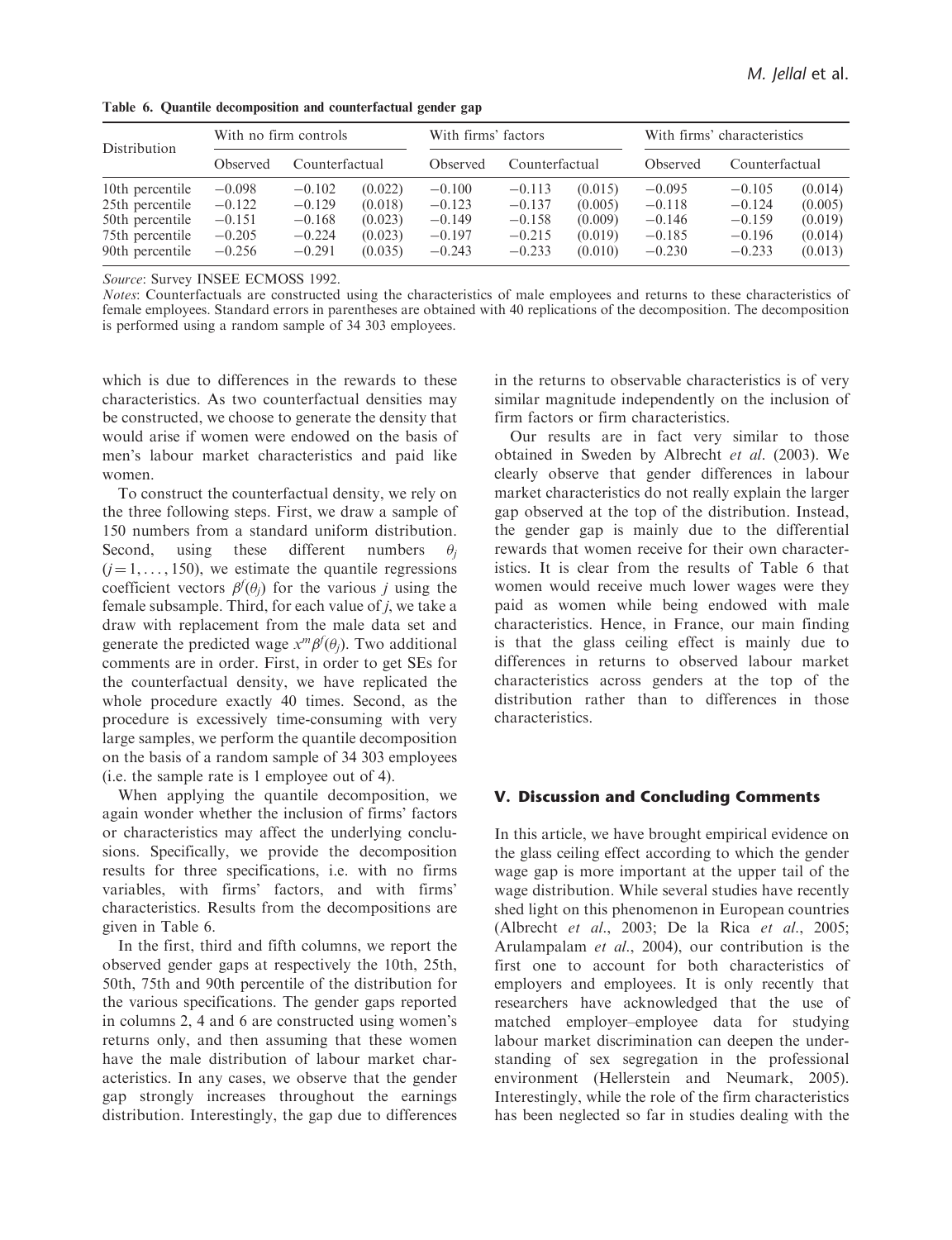gender gap, we believe that the work environment is likely to affect the magnitude of the gender wage gap along the earnings distribution.

Specifically, we assess the relevance of the glass ceiling hypothesis using the French 1992 ECMOSS data, which provides rich information on about 1 30 000 employees and 14 000 employers. Econometric results from quantile regressions show that there exists a significant glass ceiling effect in France. While male and female earnings are close at the bottom of the income distribution, there is a strong increase in the gender earnings gap above the 75th percentile of this distribution. In order to control for the firms' characteristics, we follow Muller and Nordman (2004, 2006) and rely on a principal component analysis to extract the most influential factors of the surveyed establishments. This approach allows accounting for qualitative aspects of the firms including their implemented wage policy, which may not be the case when one controls for unobserved heterogeneity through firm fixed effect models.

According to the French data, the gender earnings gap would be overstated at the top of the distribution if the influence of firms' characteristics were omitted. Hence, accounting for job-related characteristics as well as for characteristics of the workers' environment has a reducing effect on the extent of the glass ceiling phenomenon. The reduction of the observed gender wage gap once firm characteristics are controlled for may be understood in a context of sorting among firms, where productive firms primarily form relationships with productive workers. In this setting, the gender wage gap may arise as a result of sorting of male and female workers across firms that pay different wages. If this hypothesis is true, accounting for the firm characteristics should reduce the magnitude of the gender wage gap, if not clear it up totally. In other words, the gender gap may be nonexistent within firms if the gender pay gap is only linked to sorting. However, this does not provide any convincing argument as for the persistence of larger wage gaps at the upper tail of the wage distribution.

Other forces that would rationalize the existence of the glass ceiling effect may also be at work. Despite of the reduction in the earnings gap for the most paid workers, there is still a large and significant difference between the male and female earnings. Furthermore, our counterfactual decomposition shows that the glass ceiling effect is mostly due to differences in the returns to labour market characteristics across genders at the top of the distribution rather than to average differences in these characteristics. Hence, our results are very similar to those reported in recent studies conducted in Europe. As there is now robust evidence on the magnitude of the glass ceiling effect in industrialized countries, it would be worthwhile to deepen the understanding of the origins and causes of this stylized fact. We leave this issue for future research.

#### Acknowledgements

We would like to thank seminar participants at DIAL, INED and LEST for helpful suggestions. We also have benefited from the constructive comments and remarks of an anonymous referee. Any remaining errors are ours.

#### **References**

- Abowd, J. M. and Kramarz, F. (1999) The analysis of labor markets using matched employer–employee data, in Handbook of Labor Economics, Vol. 3B (Eds) O. C. Ashenfelter and D. Card, Elsevier, North-Holland, pp. 2629–710.
- Abowd, J. M., Kramarz, F. and Margolis, D. N. (1999) High-wage workers and high-wage firms, Econometrica, 67, 251–333.
- Abowd, J., Kramarz, F., Margolis, D. N. and Troske, K. R. (2001) The relative importance of employer and employee effects on compensation: a comparison of France and the United States, Journal of the Japanese and International Economies, 15, 419–36.
- Albrecht, J., Björklund, A. and Vroman, S. (2003) Is there a glass ceiling in Sweden?, Journal of Labor Economics, 21, 145–77.
- Albrecht, J., van Vuuren, A. and Vroman, S. (2006) Counterfactual distributions with sample selection adjustments: econometric theory and an application to the Netherlands, mimeo, University of Georgetown.
- Altonji, J. G. and Blank, R. M. (1999) Race and gender in the labor market, in Handbook of Labor Economics, Vol. 3C (Eds) O. C. Ashenfelter and D. Card, Elsevier, North-Holland, pp. 3143–258.
- Arulampalam, W., Booth, A. L. and Bryan, M. L. (2004) Is there a glass ceiling over Europe? Exploring the gender pay gap across the wages distribution, mimeo, University of Auckland.
- Bayard, K., Hellerstein, J., Neumark, D. and Troske, K. (2003) New evidence on sex segregation and sex differences in wages from matched employer–employee data, Journal of Labor Economics, 21, 887–922.
- Blau, F. and Kahn, L. (2000) Gender differences in pay, Journal of Economic Perspectives, 14, 75–99.
- Booth, A., Francesconi, M. and Frank, J. (2003) A sticky floors model of promotion, pay and gender, *European* Economic Review, 47, 295–322.
- Buchinsky, M. (1998) Recent advances in quantile regression models: a practical guideline for empirical research, Journal of Human Resources, 33, 88–126.
- Cardoso, A. R. (1999) Firms' wage policies and the rise in labor market inequality: the case of Portugal, Industrial and Labor Relations Review, 53, 87–102.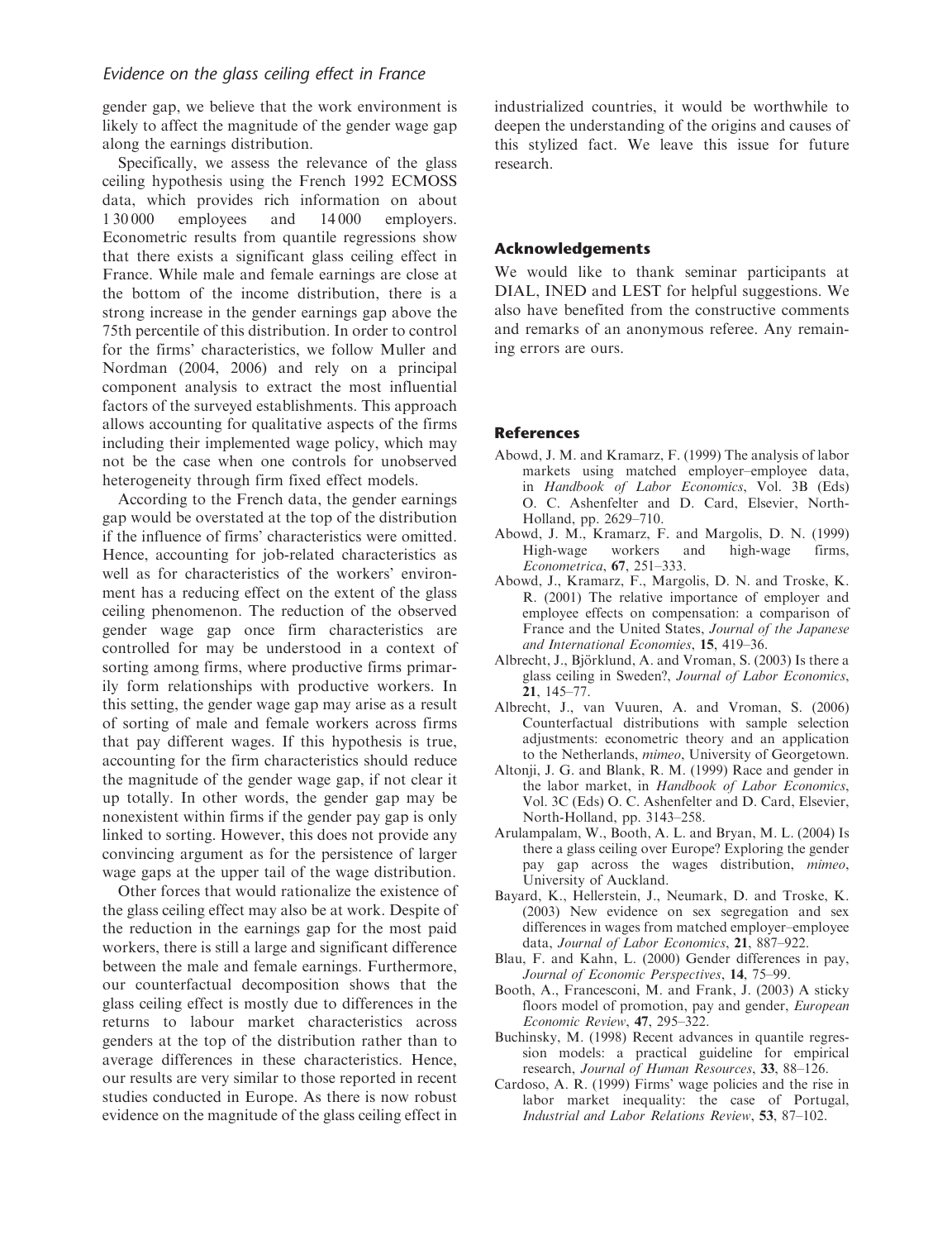- Caroli, E., Greenan, N. and Guellec, D. (2001) Organizational change and skill accumulation, Industrial and Corporate Change, 10, 481–506.
- De la Rica, S., Dolado, J. J. and Llorens, S. (2005) Ceiling and floors: gender wage gaps by education in Spain, IZA Discussion Paper No. 1483.
- Destré, G. (2003) Fonctions de gains et diffusion du savoir: une estimation sur données françaises appariées, Economie et Prévision, 158, 89-104.
- Destré, G. and Nordman, C. (2002) The impacts of informal training on earnings: evidence from French, Moroccan and Tunisian employer–employee matched data, L'Actualité Économique,  $78$ , 179–205.
- Greenan, N. (2003) , Organisational change, technology, employment and skills: an empirical study of French manufacturing, Cambridge Journal of Economics, 27, 287–317.
- Hahn, J. (1995) Bootstrapping quantile regression estimators, Econometric Theory, 11, 105–21.
- Hellerstein, J. and Neumark, D. (2005) Using matched employer–employee data to study labor market discrimination, IZA Discussion Paper No. 1555.
- Hinks, T. (2002) Gender wage differentials and discrimination in the New South Africa, Applied Economics, 34, 2043–52.
- Ichino, A. and Filippin, A. (2005) Gender wage gap in expectations and realizations, Labour Economics, 12, 125–45.
- Jellal, M., Nordman, C. and Wolff, F.-C. (2006) Theory and evidence on the glass ceiling effect using matched worker-firm data, DIAL Working Paper, DT/2006/03, DIAL, Paris.
- Koenker, R. (2005) Quantile Regression, Econometric Society Monograph Series. Cambridge University Press.
- Koenker, R. and Bassett, G. (1978) Regression quantiles, Econometrica, 46, 33–50.
- Lindbeck, A. and Snower, D. J. (2000) Multitask learning and the reorganization of work: from tayloristic to holistic organization, Journal of Labor Economics, 18, 353–76.
- Machado, J. A. and Mata, J. (2005) Counterfactual decomposition of changes in wage distributions using quantile regression, Journal of Applied Econometrics, 20, 445–65.
- Meng, X. (2004) Gender earnings gap: the role of firm specific effects, *Labour Economics*, 11, 555–73.
- Meng, X. and Meurs, D. (2004) The gender earnings gap: effects of institutions and firms – a comparative study of French and Australian private firms, Oxford Economic Papers, 56, 189–208.
- Muller, C. and Nordman, C. (2004) Which human capital matters for rich and poor's wages? Evidence from matched worker-firm data from Tunisia, DIAL Working Paper, DT/2004/09, DIAL, Paris. CREDIT Research Paper, 04/08, University of Nottingham.
- Muller, C. and Nordman, C. (2006) Interpreting firm effects on wages from French firm-worker matched data, mimeo, University of Alicante.
- Nielsen, H. S. (2000) Wage discrimination in Zambia: an extension of the Oaxaca-Blinder decomposition, Applied Economics Letters, 7, 405–8.
- Sakellariou, C. (2004) The use of quantile regressions in estimating gender wage differentials: a case study of the Philippines, Applied Economics, 34,  $1001 - 7.$
- Silber, J. and Weber, M. (1999) Labour market discrimination: are there significant differences between the various decomposition procedures?, Applied Economics, 31, 359–65.

#### Appendix

Table A1. Descriptive statistics of the firms' characteristics

| Variables                                                    | Mean  | SD.   | Min  | Max |
|--------------------------------------------------------------|-------|-------|------|-----|
| Firms' manpower structure                                    |       |       |      |     |
| Share of production blue collar workers in the firm (A41)    | 0.593 | 0.27  | 0.01 |     |
| Share of nonproduction blue collar workers in the firm (A42) | 0.454 | 0.32  | 0.00 |     |
| Share of technicians and supervisors in the firm (A43)       | 0.320 | 0.19  | 0.01 |     |
| Share of executives in the firm (A44)                        | 0.133 | 0.16  | 0.00 |     |
| Sectoral dummies                                             |       |       |      |     |
| Food and agriculture (s1)                                    | 0.028 | 0.166 | 0    |     |
| Production and distribution of energy (s2)                   | 0.011 | 0.105 |      |     |
| Intermediary goods (s3)                                      | 0.054 | 0.225 |      |     |
| Equipment goods (s4)                                         | 0.055 | 0.227 |      |     |
| Current consumption goods (s5)                               | 0.065 | 0.246 |      |     |
| Construction (s6)                                            | 0.073 | 0.261 |      |     |
| Trade (s7)                                                   | 0.173 | 0.379 |      |     |
| Transports and telecommunications (s8)                       | 0.082 | 0.274 |      |     |
| Tradable services (s9)                                       | 0.398 | 0.489 |      |     |
| Real-estate services (s10)                                   | 0.009 | 0.092 |      |     |
| Insurances $(s11)$                                           | 0.020 | 0.138 |      |     |
| Financial organizations (s12)                                | 0.033 | 0.180 |      |     |

(continued)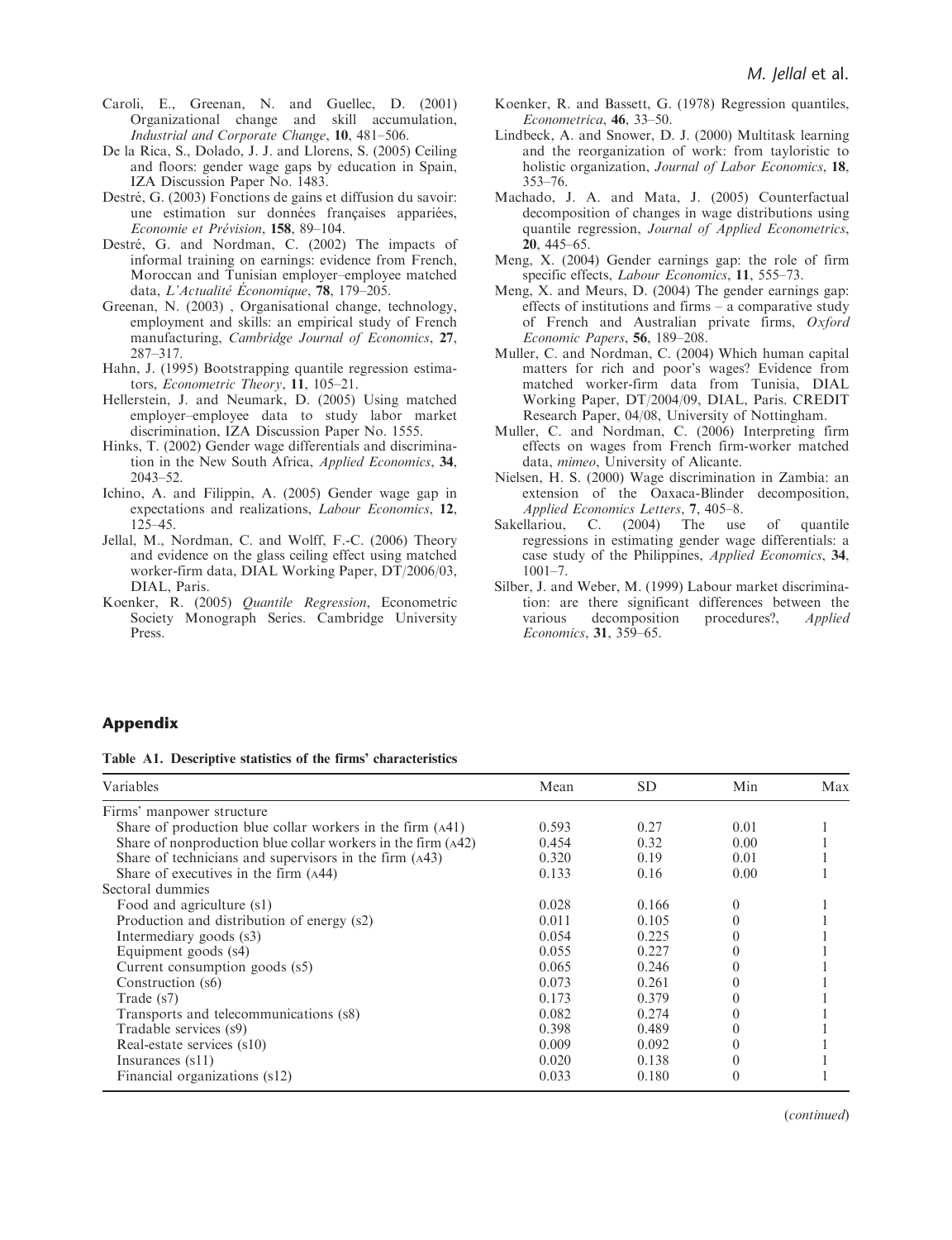## Evidence on the glass ceiling effect in France

### Table A1. Continued

| Variables                                                                | Mean    | <b>SD</b> | Min              | Max          |
|--------------------------------------------------------------------------|---------|-----------|------------------|--------------|
| Firm size                                                                |         |           |                  |              |
| Total number of employees in the firm (A4)                               | 373.688 | 1008.66   | 1.00             | 22 174       |
| Less than 20 employees $(T1)$                                            | 0.313   | 0.464     | 0                | 1            |
| $20-49$ employees $(T2)$                                                 | 0.341   | 0.474     | $\theta$         | $\mathbf{1}$ |
| 50-99 employees $(T3)$                                                   | 0.153   | 0.360     | $\boldsymbol{0}$ | 1            |
| $100-199$ employees ( $\tau$ 4)                                          | 0.066   | 0.248     | $\boldsymbol{0}$ | 1            |
| 200–499 employees $(T5)$                                                 | 0.063   | 0.243     | $\theta$         | 1            |
| More than 500 employees (T6)                                             | 0.065   | 0.246     | $\theta$         | 1            |
| Declared average number of paid hours of training per worker             |         |           |                  |              |
| and per year in the establishment (dummies)                              |         |           |                  |              |
| Zero hour or no hours declared (FF1)                                     | 0.498   | 0.500     | $\boldsymbol{0}$ | 1            |
| $1-10$ h (FF2)                                                           | 0.216   | 0.411     | $\boldsymbol{0}$ | $\mathbf{1}$ |
| 11–40 h $(FF3)$                                                          | 0.203   | 0.402     | $\theta$         | 1            |
| More than 40 h $(FF4)$                                                   | 0.060   | 0.237     | $\theta$         | $\mathbf{1}$ |
| Firms' general and organisational characteristics                        |         |           |                  |              |
| State of business: strongly growing or growing (VA1)                     | 0.440   | 0.496     | 0                | 1            |
| State of business: stable (VA2)                                          | 0.293   | 0.455     | $\boldsymbol{0}$ | 1            |
| State of business: strongly decreasing or decreasing (VA3)               | 0.210   | 0.407     | $\theta$         | $\mathbf{1}$ |
| Activity is usually affected by seasonal movements (D21)                 | 0.360   | 0.480     | $\theta$         | $\mathbf{1}$ |
|                                                                          | 2.448   | 2.225     | 1                | 9            |
| Activity is rather regular $(D31)$<br>Activity is rather irregular (D32) | 1.934   | 3.463     | $\theta$         | 9            |
|                                                                          |         |           |                  |              |
| Firm has been affected by unusual Shocks in 1992 (D4A1)                  | 0.333   | 0.471     | $\theta$         | 1            |
| Downward shock in 1992 (D4B1)                                            | 0.038   | 0.190     | $\boldsymbol{0}$ | $\mathbf{1}$ |
| Upward shock in 1992 (D4B2)                                              | 0.308   | 0.462     | $\theta$         | 1            |
| Presence of union representatives in the firm (PS1)                      | 0.252   | 0.434     | $\boldsymbol{0}$ | 1            |
| Existence of wage negotiations in 1992 (D151)                            | 0.225   | 0.418     | $\boldsymbol{0}$ | 1            |
| Existence of a formal wage scale system for blue collar                  | 0.769   | 0.421     | $\theta$         | 1            |
| workers (D19A1)                                                          |         |           |                  |              |
| Based on the branch's collective agreement (D19B1)                       | 0.614   | 0.487     | $\boldsymbol{0}$ | $\mathbf{1}$ |
| Based on the firm's collective agreement (D19B2)                         | 0.099   | 0.299     | $\boldsymbol{0}$ | $\mathbf{1}$ |
| Based on another evaluation scheme (D19B3)                               | 0.065   | 0.246     | $\overline{0}$   | $\mathbf{1}$ |
| Number of intermediate levels of management between the                  |         |           |                  |              |
| firm's manager and blue collar workers:                                  |         |           |                  |              |
| Zero $(D250)$                                                            | 0.222   | 0.416     | $\boldsymbol{0}$ | 1            |
| From 1 to 4 (p251)                                                       | 0.673   | 0.469     | $\boldsymbol{0}$ | 1            |
| From 5 to 10 (p252)                                                      | 0.035   | 0.185     | $\boldsymbol{0}$ | $\mathbf{1}$ |
| From 11 and above (D253)                                                 | 0.000   | 0.022     | $\overline{0}$   | 1            |
| Existence of job rotation schemes:                                       |         |           |                  |              |
| Put into practice within production teams (p26A1)                        | 2.258   | 1.738     | 1                | 9            |
| Intended to some versatile workers only (D26B1)                          | 0.284   | 0.451     | $\boldsymbol{0}$ | 1            |
| Direct collaborations between employees encouraged (D281)                | 0.499   | 0.500     | $\boldsymbol{0}$ | 1            |
| Achieved work is 'permanently' controlled (D301)                         | 0.618   | 0.486     | $\theta$         | 1            |
| Individual performances are 'systematically' controlled                  | 0.361   | 0.480     | $\theta$         | 1            |
| (D311)                                                                   |         |           |                  |              |
| Existence of a formal system to measure individual                       | 0.209   | 0.406     | $\overline{0}$   | 1            |
| performances (D321)                                                      |         |           |                  |              |
| Base wage progressions 'exclusively' depend on individual                | 0.057   | 0.232     | $\overline{0}$   | 1            |
| increases (D331)                                                         |         |           |                  |              |
| Base wage progressions 'principally' depend on individual                | 0.148   | 0.356     | $\theta$         | 1            |
| increases (D332)                                                         |         |           |                  |              |
| Base wage progressions 'little' depend on individual                     | 0.260   | 0.439     | $\theta$         | 1            |
| increases (D333)                                                         |         |           |                  |              |
| Base wage progressions 'never' depend on individual                      | 0.256   | 0.436     | $\overline{0}$   | 1            |
| increases (D334)                                                         |         |           |                  |              |
| Base wage progressions 'exclusively' depend on general                   | 0.235   | 0.424     | $\theta$         | 1            |
| increases (D341)                                                         |         |           |                  |              |
| Base wage progressions 'principally' depend on general                   | 0.381   | 0.486     | $\boldsymbol{0}$ | 1            |
|                                                                          |         |           |                  |              |
| increases (D342)                                                         |         |           |                  |              |

(continued)